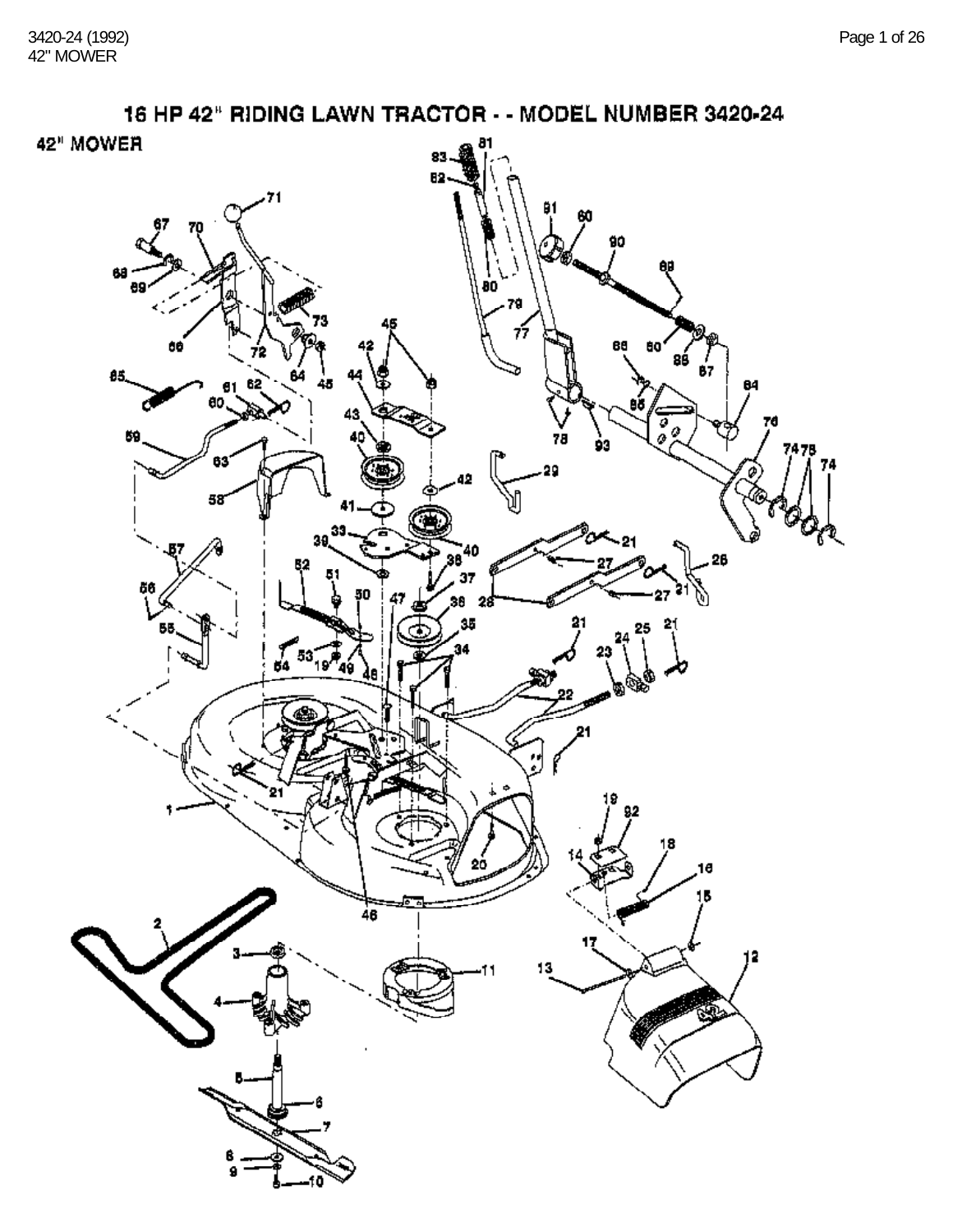| Ref # Part Number | Qty Description          |
|-------------------|--------------------------|
| 1 130970          | SUB= 145338              |
| 2 130969          | BELT-V.92.4.MWR          |
| 3 110485X         | <b>BEARING</b>           |
|                   |                          |
| 4 128774          | <b>HSG ASM MANDREL</b>   |
| 5 133172          | SUB= 137646              |
| 6 129895          | <b>BEARING.BALL</b>      |
| 7 127843          | SUB= 138498              |
| 8 129962          | <b>WASHER BLADE</b>      |
| 9 10030600        | SUB= 10040600            |
|                   |                          |
| 10 850857         | <b>BLADE BOLT</b>        |
| 11 128961         | SUB= 140329              |
| 12 130968         | DEFLECTOR.SHIELD         |
| 13 131491         | <b>HINGE ROD</b>         |
| 14 131267         | <b>DEFLECTOR BRKT</b>    |
| 15 110452X        | <b>NUT PUSH M</b>        |
| 16 123713X        | <b>SPRING TORSION</b>    |
|                   |                          |
| 17 19111016       | <b>WASHER</b>            |
| 18 105304X        | CAP-SLEEVE LT            |
| 19 73680500       | SUB=73690500             |
| 20 72140506       | <b>BOLT</b>              |
| 21 4939M          | SUB=85902                |
| 22 127218         | <b>LINK.FRONT</b>        |
|                   |                          |
| 23 73350800       | <b>NUT</b>               |
| 24 130171         | <b>TRUNION</b>           |
| 25 73800800       | NUT.LK.W/WSH.1/2.        |
| 26 135388         | <b>LIFT LINK RH</b>      |
| 27 135563         | "PIN, SPRING"            |
| 28 130833         | <b>SUSP ARM ASM REAR</b> |
| 29 134619         | <b>LINK LIFT LH</b>      |
| 33 133844         | <b>IDLER ARM</b>         |
| 34 78158          | SUB= 17580520            |
|                   |                          |
| 35 129963         | <b>WASHER</b>            |
| 36 129861         | SUB= 153535              |
| 37 73050900       | SUB= 139729              |
| 38 72110614       | <b>BOLT</b>              |
| 39 133943         | <b>HARDENED WASHER</b>   |
| 40 131494         | <b>FLAT IDLER PULLEY</b> |
| 41 122052X        | <b>SPACER RETAINER</b>   |
| 42 19131612       | <b>WASHER GT</b>         |
| 43 133502         | <b>RETAINER SPACER</b>   |
|                   |                          |
| 44 133503         | <b>IDLER ARM STIFF</b>   |
| 45 73680600       | SUB=73690600             |
| 46 72110618       | <b>BOLT CARRIAGE</b>     |
| 47 133835         | <b>XMAS TREE FASTNER</b> |
| 48 131340         | SHOULDER BOLT            |
| 49 133940         | SUB= 151785              |
| 50 69180          | <b>LOCKNUT</b>           |
| 51 105529X        | SUB=139888               |
|                   | <b>BRAKE PAD ARM ASM</b> |
| 52 131845         |                          |
| 53 133944         | <b>HARD SMALL WASHER</b> |
| 54 131335         | <b>SPRING EXTENSION</b>  |
| 55 133551         | PIVOT ROD                |
| 56 76020312       | SUB= 3145                |
| 57 133504         | <b>CLUTCH ROD SECOND</b> |
| 58 131857         | SUB= 140088              |
| 59 133550         | SUB= 142427              |
| 60 73350600       | <b>NUT</b>               |
|                   |                          |
| 61 133205         | <b>TRUNION</b>           |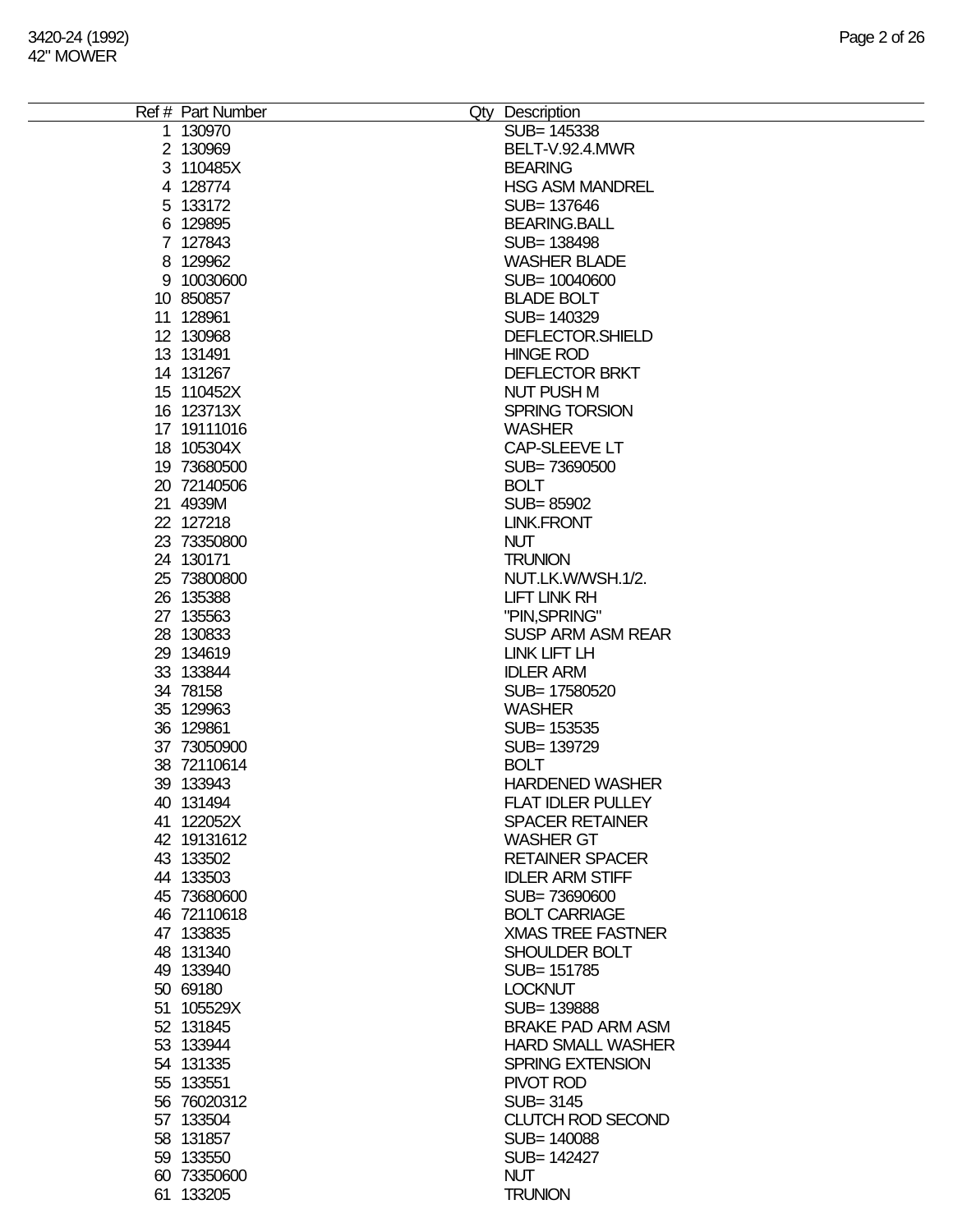|    | Ref # Part Number<br>Qty | Description              |
|----|--------------------------|--------------------------|
| 62 |                          |                          |
| 63 | 17720410                 | <b>SCREW LT</b>          |
| 64 | 127498                   | <b>BUSHING</b>           |
| 65 | 131870                   | <b>RETURN SPRING</b>     |
| 66 | 127847                   | <b>CLUTCH ARM SECOND</b> |
| 67 | 128903                   | SHOULDER BOLT            |
| 68 | 12000029                 | <b>RING</b>              |
| 69 | 121748X                  | <b>WASHER</b>            |
| 70 | 127845                   | <b>SPRING KEEPER</b>     |
|    | 71 132044                | SUB= 532132044           |
|    | 72 131813                | SUB= 532131813           |
| 73 | 128759                   | SUB= 918128759           |
| 74 | 12000022                 | <b>E-RING</b>            |
| 75 | 19292016                 | WASHER                   |
|    | 76 131874                | SUB= 532131874           |
|    | 77 121718X               | <b>LEVER LIFT</b>        |
|    | 78 23180606              | <b>SCREW</b>             |

**SUB= 125925X**<br>GRIP

HDLE ADJ LIFT

121719X ROD ASS'Y LEVER

80 2876H SPRING T

81 122364X SUB= 125925X<br>82 124526X SUB= 125925X

84 110810X TRUNION LT 19151216 WASHER 12000037 KLIP RING 110807X NUT T 19131016 WASHER 76020308 SUB= 3145 90 110729X ROD LIFT LT<br>91 121891X HDLE ADJ LIF

134753 STIFFENER BRKT

SUB= 145411

8330H KEY STD

83 109413X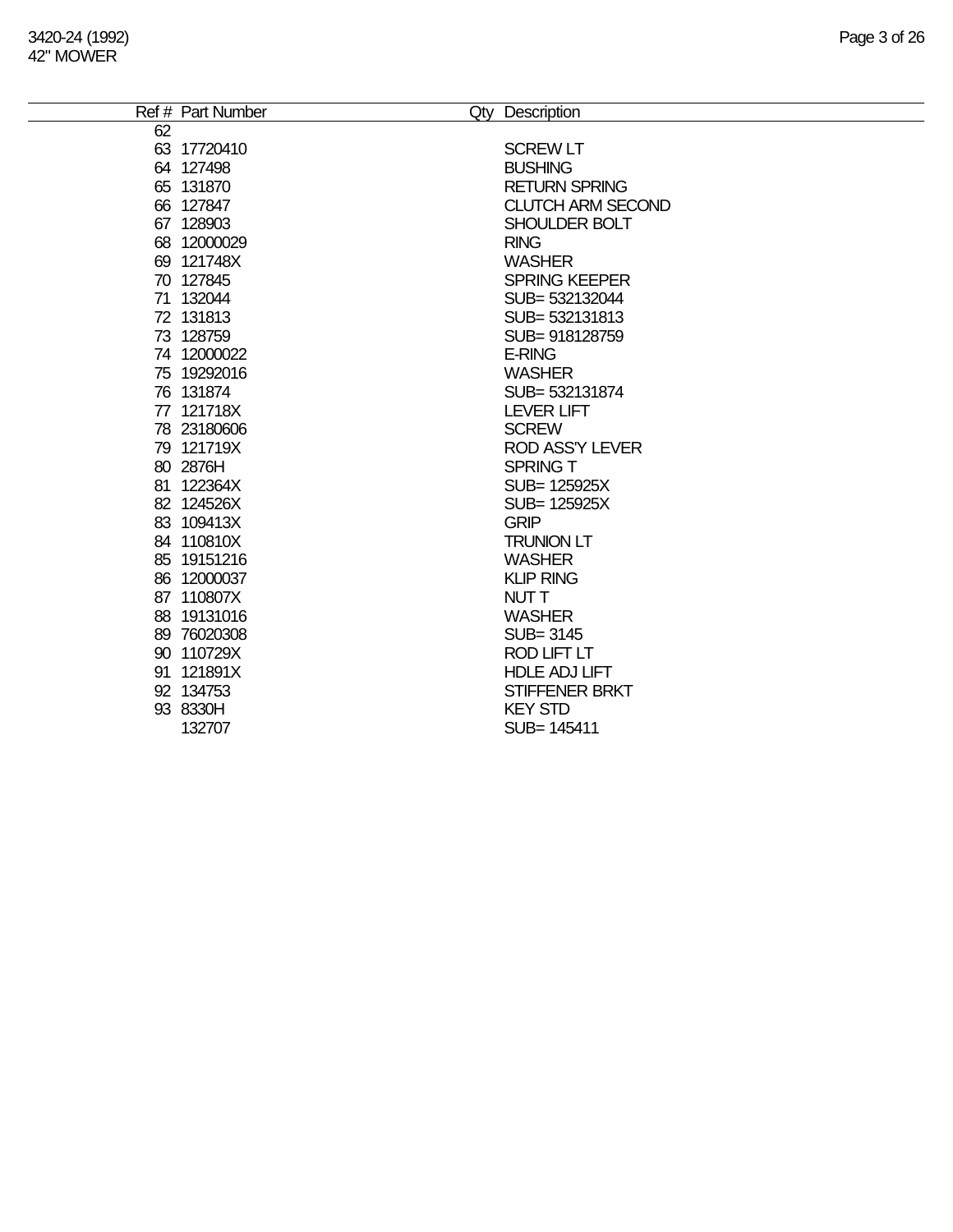16 HP 42" RIDING LAWN TRACTOR - - MODEL NUMBER 3420-24 **DECALS** 16 18 a 17  $\sim$ J. - 18 15 П -10 -18 θ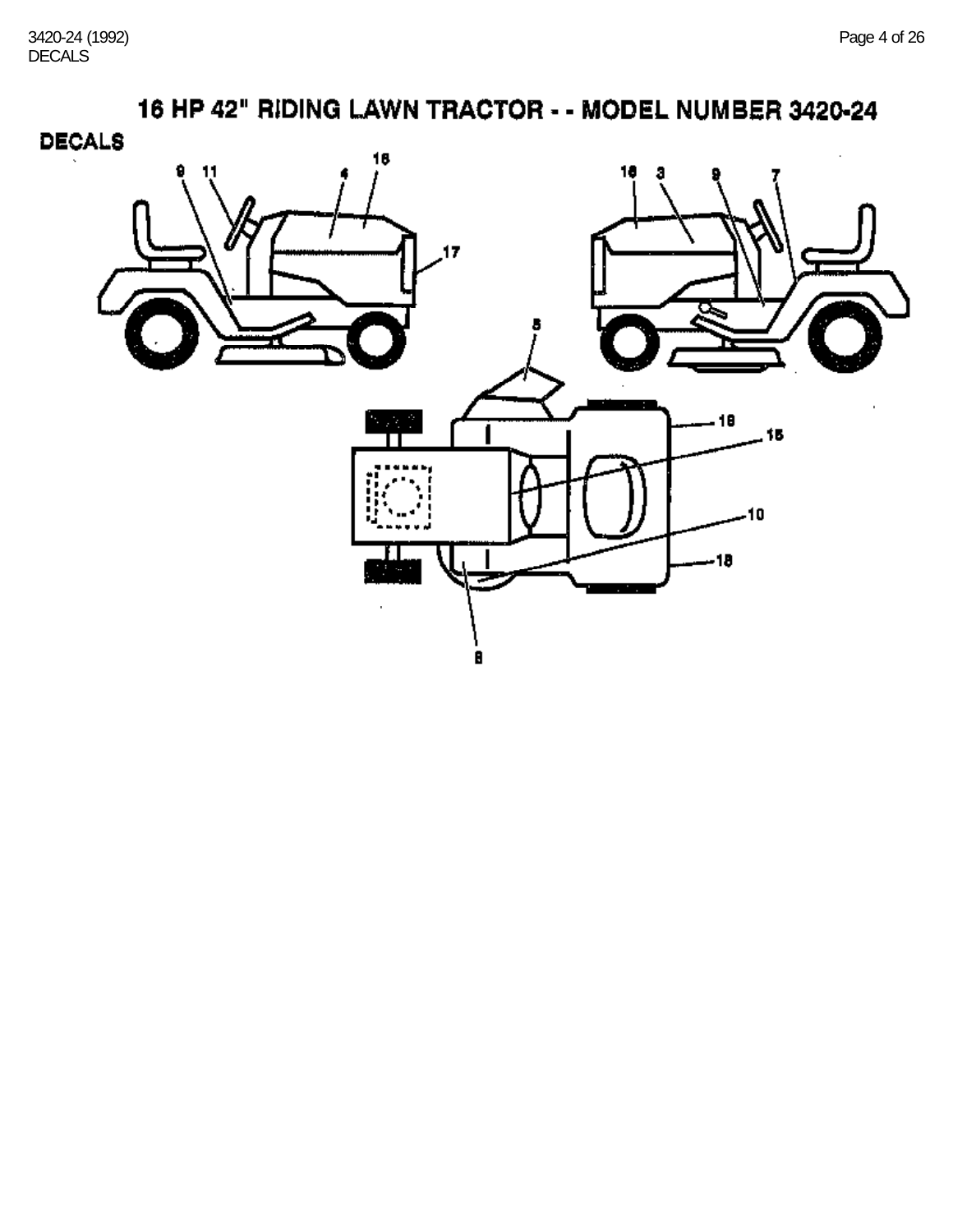|    | Ref # Part Number<br>Qty | Description                 |
|----|--------------------------|-----------------------------|
|    | 3 135344                 | <b>HOOD DECAL LH</b>        |
|    | 4 135343                 | <b>NLA</b>                  |
|    | 5 121349X                | <b>DECAL WARNING</b>        |
|    | 7 133795                 | <b>DECAL CAUTION</b>        |
|    | 8 101892X                | <b>DECAL T</b>              |
|    | 9 135685                 | <b>DECAL CHASSIS</b>        |
|    | 10 109820X               | <b>DECAL YT</b>             |
|    | 11 135342                | DECAL STEERING WHEEL INSERT |
|    | 15 109821X               | SUB=138956                  |
|    | 16 135062                | NAMEPLATE LOGO              |
| 17 | 135341                   | <b>GRILL DECAL</b>          |
|    | 18 106202X               | <b>REFLECTOR-TAIL YT</b>    |
|    | 132704                   | <b>MANUAL, OPERATOR'S</b>   |
|    | 135321                   | "MANUAL, PARTS"             |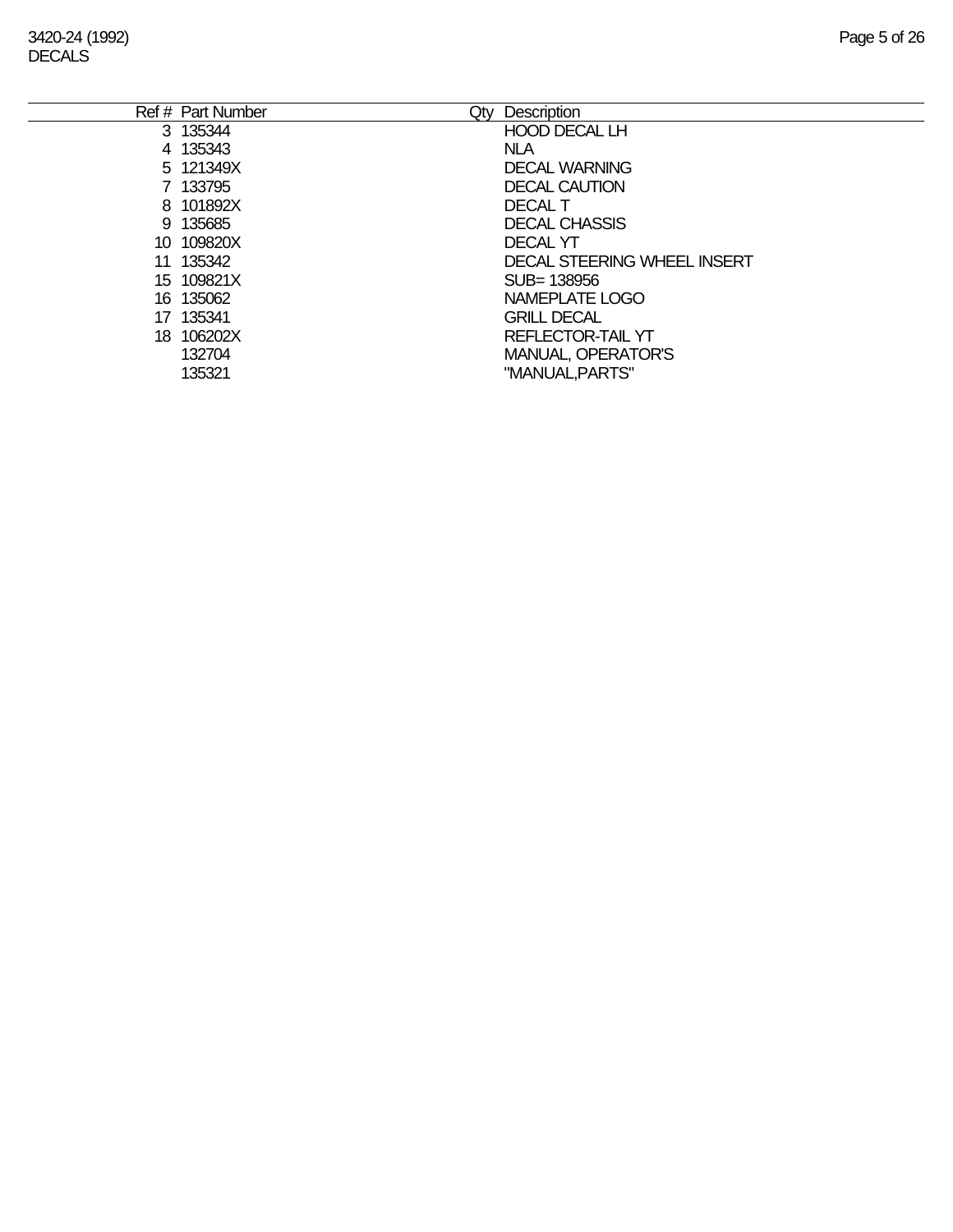16 HP 42" RIDING LAWN TRACTOR - - MODEL NUMBER 3420-24

**DRIVE** 

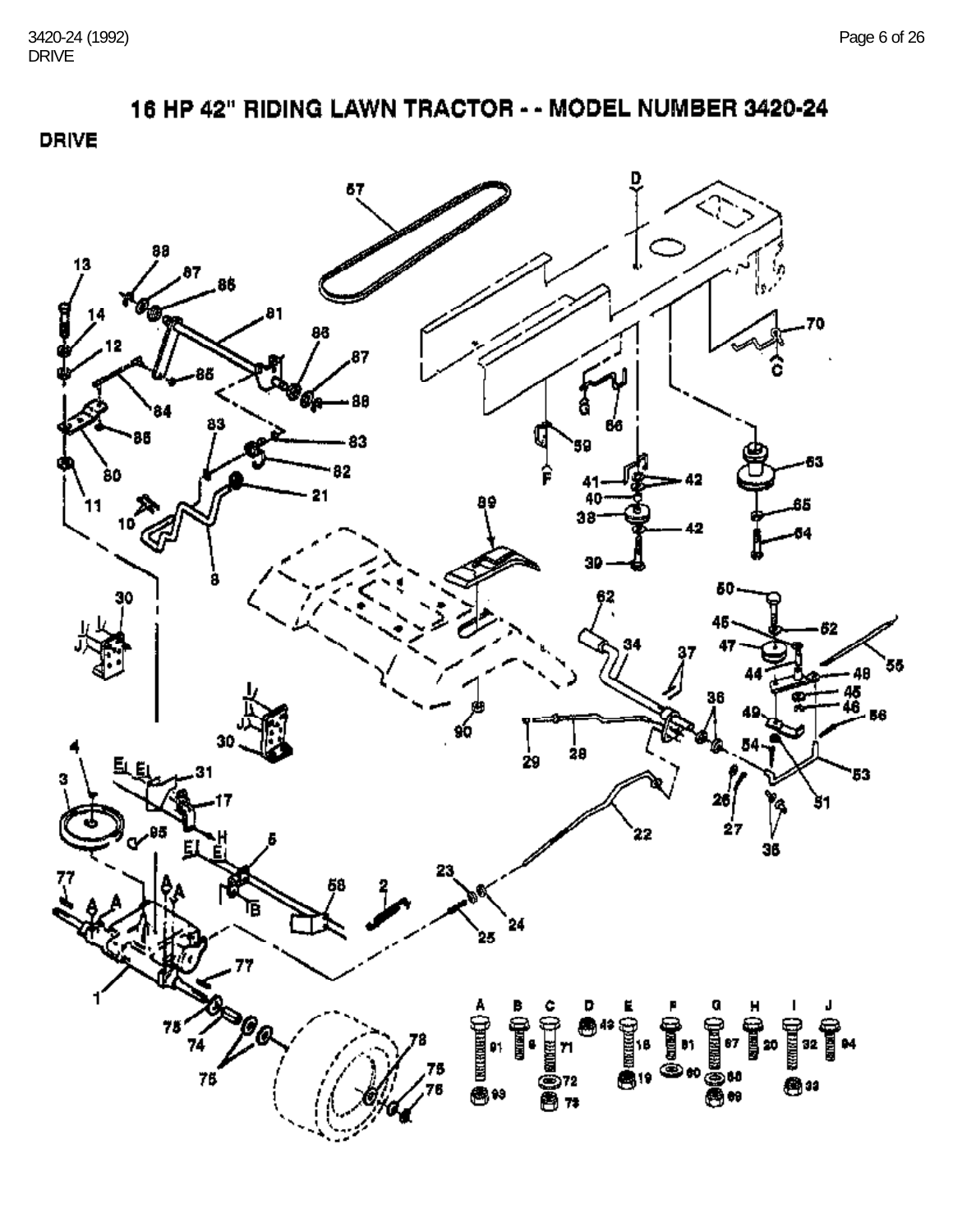|   | Ref # Part Number | Qty Description            |
|---|-------------------|----------------------------|
|   | 1 131965          | SUB= 137367                |
|   | 2 110422X         | SUB= 146682                |
|   | 3 123667X         | "PULLEY, TRANSAXLE"        |
|   | 4 12000028        | <b>SUB=2267J</b>           |
|   |                   |                            |
| 5 |                   | <b>CHECK WITH SUPPLIER</b> |
|   | 6 17490512        | <b>SCREW</b>               |
|   | 8 127270          | SUB= 141003                |
|   | 10 76020416       | PIN COTTER 1/8             |
|   | 11 105701X        | WASH-SHFT PLT LT           |
|   | 12 19151216       | <b>WASHER</b>              |
|   |                   |                            |
|   | 13 71040412       | SUB=74550412               |
|   | 14 10040400       | <b>LOCKWASHER</b>          |
|   | 17 121520X        | STRAP TORQUE               |
|   | 18 74760612       | SUB=74780612               |
|   | 19 73680600       | SUB=73690600               |
|   | 20 17490512       | <b>SCREW</b>               |
|   | 21 106933X        |                            |
|   |                   | KNOB T (1/2-HOLE)          |
|   | 22 130804         | <b>BRAKE ROD</b>           |
|   | 23 73800600       | <b>NUT</b>                 |
|   | 24 73350600       | <b>NUT</b>                 |
|   | 25 106888X        | SPRING ROD LT              |
|   | 26 19131316       | <b>WASHER</b>              |
|   | 27 76020412       | <b>COTTER PIN</b>          |
|   | 28 133261         | <b>BRAKE PARK ROD</b>      |
|   |                   |                            |
|   | 29 71673          | PLUNGER CAP T              |
|   | 30 130807         | <b>TRANSAXLE MTG BKT</b>   |
|   | 31 127289         | "KEEPER, BELT LH"          |
|   | 32 74760512       | <b>BOLT</b>                |
|   | 33 73680500       | SUB=73690500               |
|   | 34 122424X        | SUB= 149001                |
|   | 35 120183X        | <b>NYLON BEARING</b>       |
|   | 36 19211616       | <b>WASHER LT</b>           |
|   |                   |                            |
|   | 37 1572H          | <b>SUB=2882J</b>           |
|   | 38 123674X        | PULLEY.IDLER.FLAT          |
|   | 39 74760644       | <b>BOLT</b>                |
|   | 40 4470J          | <b>SPACERT</b>             |
|   | 41 109070X        | <b>BELT KEEPER LT</b>      |
|   | 42 19131312       | <b>WASHER</b>              |
|   | 43 73680600       | SUB=73690600               |
|   | 44 105706X        | "LY, BEARING"              |
|   | 45 110812X        | <b>WASHER LT</b>           |
|   |                   |                            |
|   | 46 12000039       | <b>KLIP RING</b>           |
|   | 47 127783         | SUB= 139245                |
|   | 48 123789X        | <b>ARM IDLER</b>           |
|   | 49 123205X        | <b>RETAIN BELT</b>         |
|   | 50 74760624       | SUB=74930624               |
|   | 51 73680600       | SUB=73690600               |
|   | 52 19131616       | <b>WASHER HYT</b>          |
|   | 53 105710X        | "LINK, CLUTCH T"           |
|   | 54 76020412       | <b>COTTER PIN</b>          |
|   |                   |                            |
|   | 55 105709X        | "SPRING, RETURN LT"        |
|   | 56 76020412       | <b>COTTER PIN</b>          |
|   | 57 131006         | <b>BELT-V</b>              |
|   | 58 127290         | "KEEPER, BELT RH"          |
|   | 59 104777X        | SUB= 140312                |
|   | 60 19131312       | <b>WASHER</b>              |
|   | 61 17490612       | <b>SCREW</b>               |
|   |                   |                            |
|   | 62 8883R          | PEDAL COVER T              |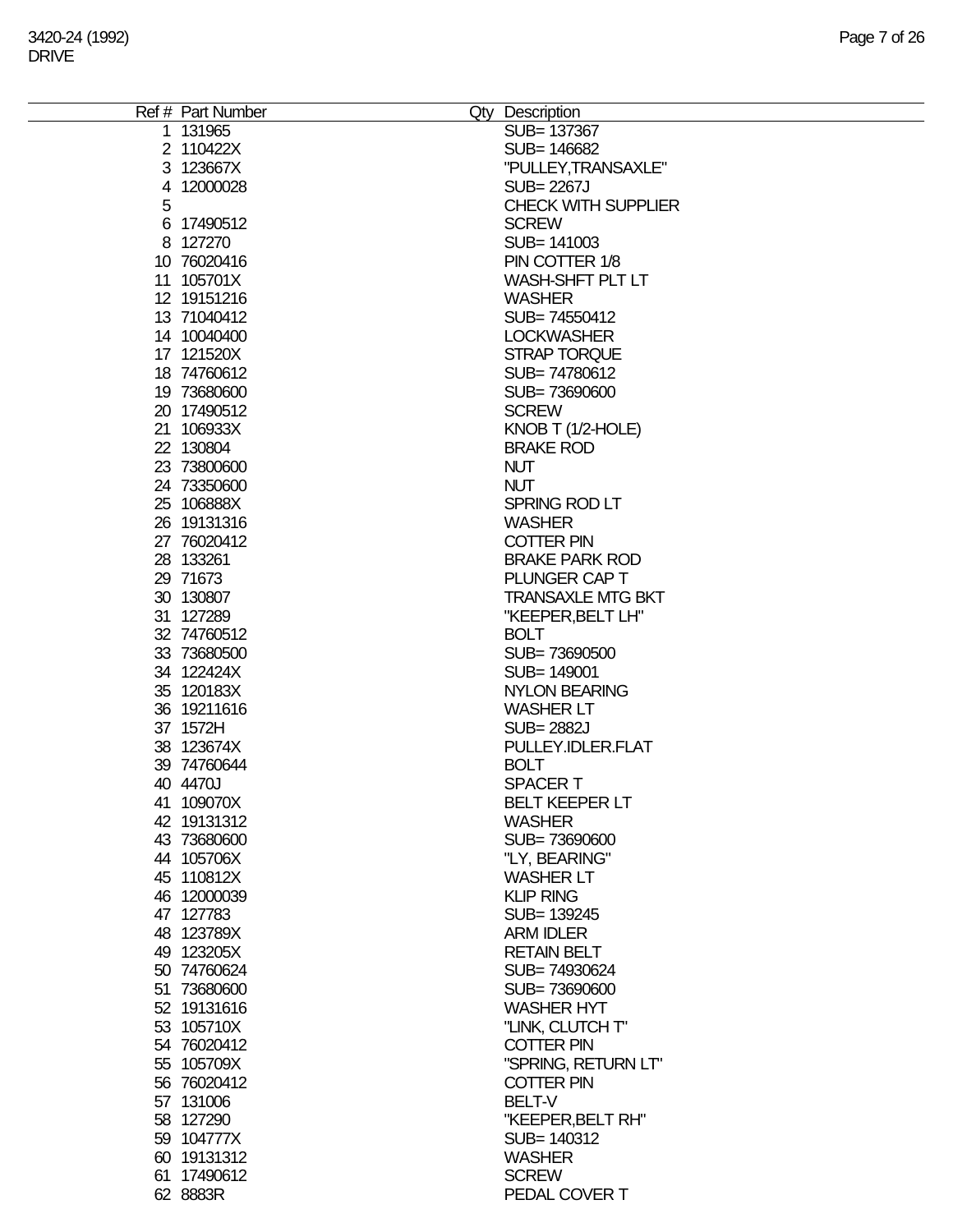|    | Ref # Part Number | Qty Description            |
|----|-------------------|----------------------------|
|    | 63 134825         | SUB= 136004                |
|    | 64 71170764       | <b>BOLT</b>                |
|    | 65 10040700       | <b>LOCKWASHER</b>          |
|    | 66 129921         | KEEPER.BELT.ENG.L          |
|    | 67 74760616       | <b>BOLT</b>                |
|    | 68 19131312       | <b>WASHER</b>              |
|    | 69 73680600       | SUB=73690600               |
|    | 70 134683         | <b>KEEPER BELT ENG</b>     |
|    | 71 74760616       | <b>BOLT</b>                |
|    | 72 19132012       | <b>WASHER</b>              |
|    | 73 73680600       | SUB=73690600               |
|    | 74 109502X        | <b>SPACER LT</b>           |
| 75 |                   | <b>CHECK WITH SUPPLIER</b> |
|    | 76 12000001       | <b>E-RING LT</b>           |
|    | 77 123583X        | <b>SQUARE KEY</b>          |
|    | 78 121748X        | <b>WASHER</b>              |
|    | 80 131487         | <b>ARM SHIFT TRANS</b>     |
|    | 81 131811         | SUB= 136977                |
|    | 82 123782X        | "SPRING, TORSION"          |
|    | 83 19171216       | <b>WASHER</b>              |
|    | 84 132183         | TIE ROD                    |
|    | 85 73530400       | <b>NUT 1/4-28</b>          |
|    | 86 127272X        | "BUSH, PIVOT T"            |
|    | 87 126591X        | "WSHER, SHIM"              |
|    | 88 12000003       | RING T                     |
|    | 89 131636         | SUB= 127271                |
|    | 90 124346X        | <b>NUT</b>                 |
|    | 91 74760540       | <b>BOLT</b>                |
|    | 93 73680500       | SUB=73690500               |
|    | 94 17490612       | <b>SCREW</b>               |
|    | 95 2228M          | SUB= 2228M1                |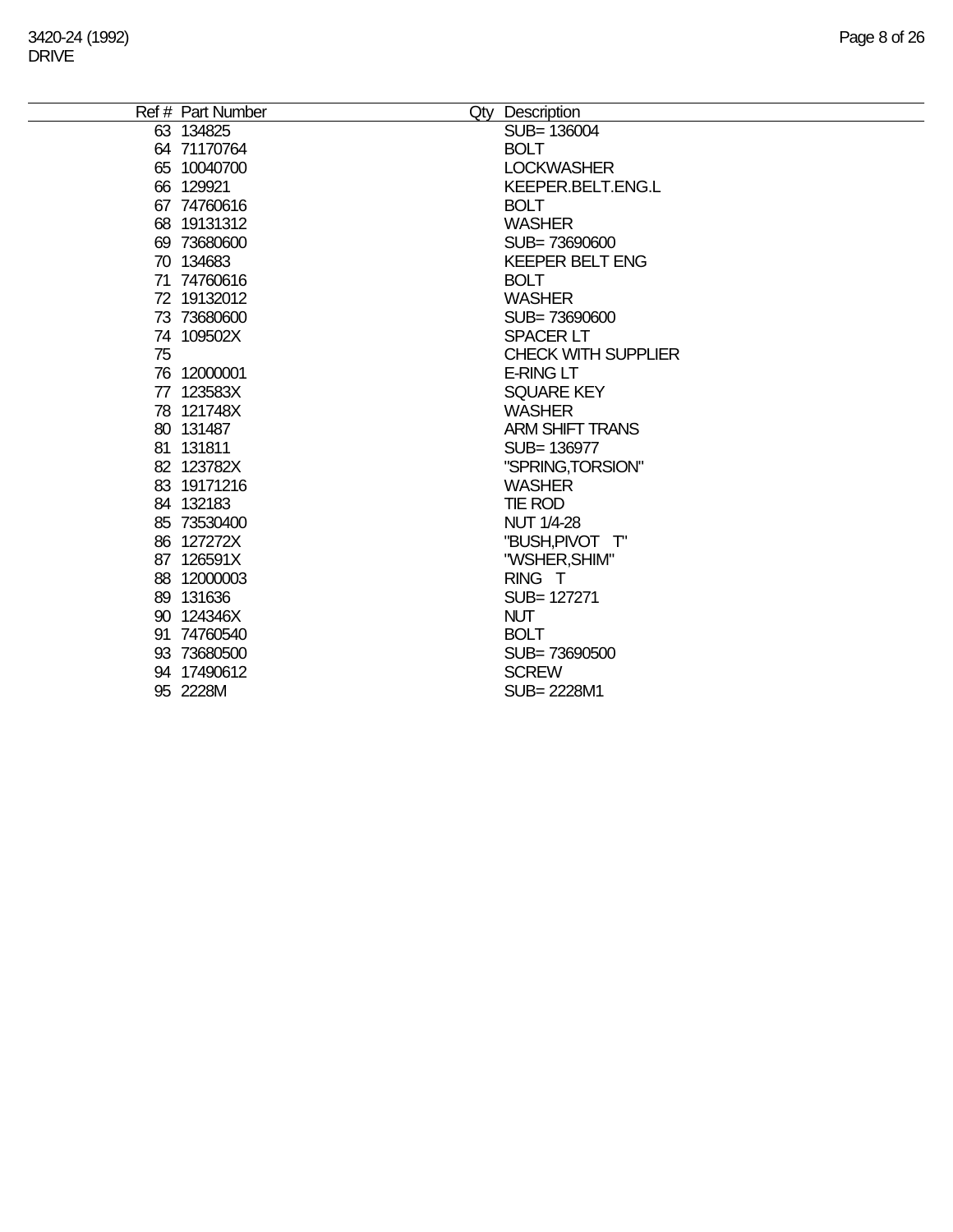16 HP 42" RIDING LAWN TRACTOR - - MODEL NUMBER 3420-24 **ELECTRICAL** 

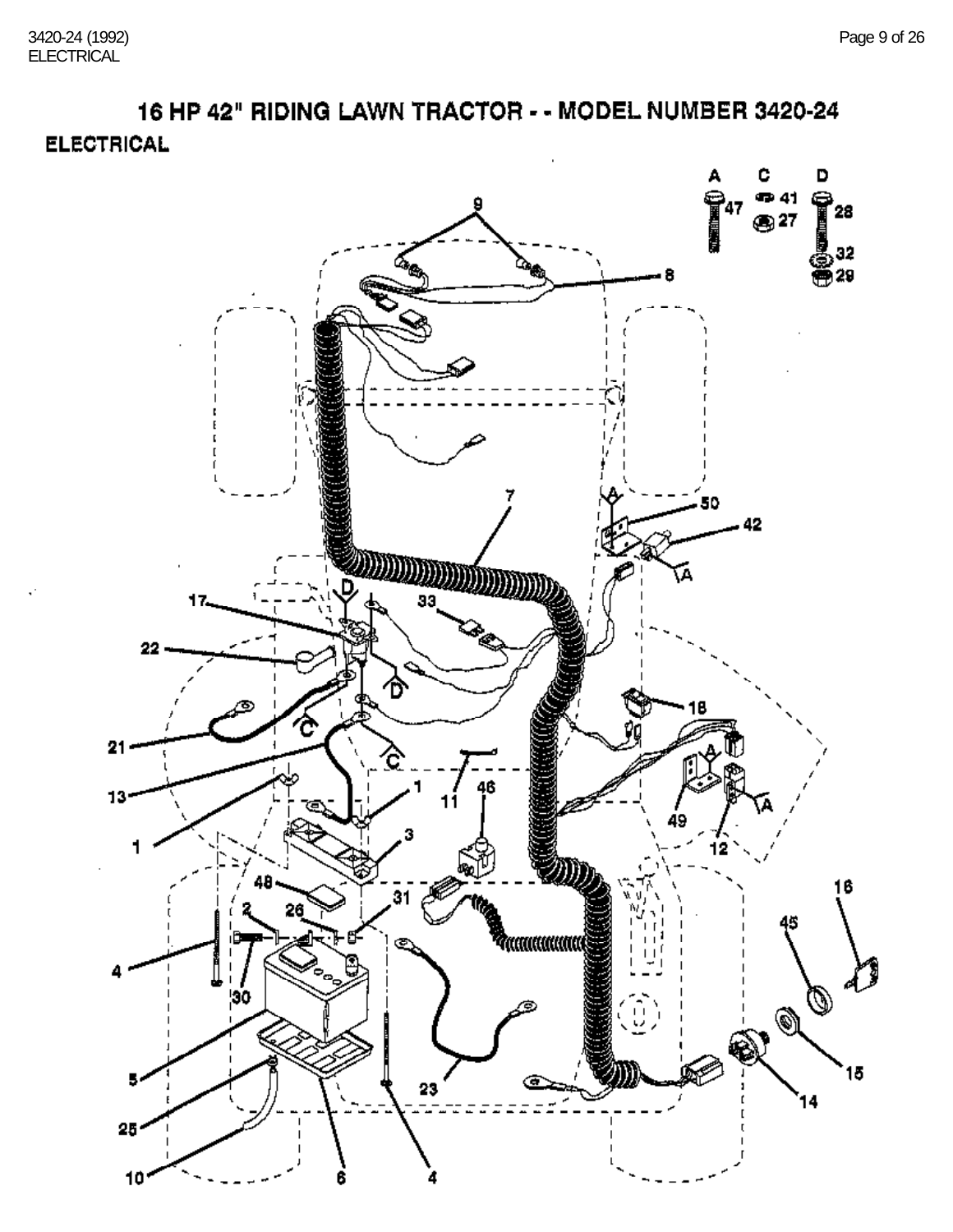|    | Ref # Part Number | Qty Description            |
|----|-------------------|----------------------------|
|    | 1 123198X         | SUB= 146525                |
|    | 2 19091016        | <b>WASHER</b>              |
|    | 3 102476X         | SUB= 150109                |
|    | 4 72240460        | <b>BOLT</b>                |
|    | 5 121265X         | SUB= 123899X               |
|    | 6 7603J           | "TRAY T, BATTERY"          |
|    | 7 134979          | "HARNESS, IGNITION"        |
|    | 8 127441X         | SUB= 136850                |
|    | 9 7662J           | <b>SUB=4152J</b>           |
|    | 10 7604J          | <b>SUB=7697J</b>           |
|    | 11 7192J          | <b>WIRE TIE</b>            |
|    | 12 109553X        | SWITCH INTERLOCKT          |
|    | 13 4206J          | <b>CABLE-BATTERY T</b>     |
|    | 14 4406R          | <b>SUB= STD365402</b>      |
|    | 15 124211X        | <b>NUT IGNITION</b>        |
|    | 16 122147X        | <b>KEY</b>                 |
|    | 17 109081X        | SUB= 146154                |
|    | 18 110712X        | SWITCH LT                  |
|    | 21 4799J          | "CABLE T, BATTERY"         |
|    | 22 131563         | SUB= 154336                |
|    | 23 4207J          | <b>CABLE T</b>             |
|    | 25 109596X        | <b>HOSE CLAMP T</b>        |
|    | 26 10040400       | <b>LOCKWASHER</b>          |
|    | 27 73350400       | <b>NUT</b>                 |
|    | 28 74780408       | <b>BOLT</b>                |
|    | 29 73510400       | <b>NUT</b>                 |
| 30 |                   | <b>CHECK WITH SUPPLIER</b> |
|    | 31 73220400       | SUB=50675                  |
|    | 32 11050400       | <b>LOCKWASHER</b>          |
|    | 33 108824X        | <b>FUSE HYT</b>            |
|    | 41 10090400       | SUB= 10040400              |
|    | 42 104445X        | SWITCH-INTER. GT           |
|    | 45 123620X        | SUB= 141226                |
|    | 46 121305X        | <b>SWITCH SEAT</b>         |
|    | 47 17021008       | <b>SCREW</b>               |
|    | 48 121264X        | Ш<br>"CAP, BATTERY         |
|    | 49 108236         | SUB= 108236X               |
|    | 50 130890X        | SUB= 130890                |
|    |                   |                            |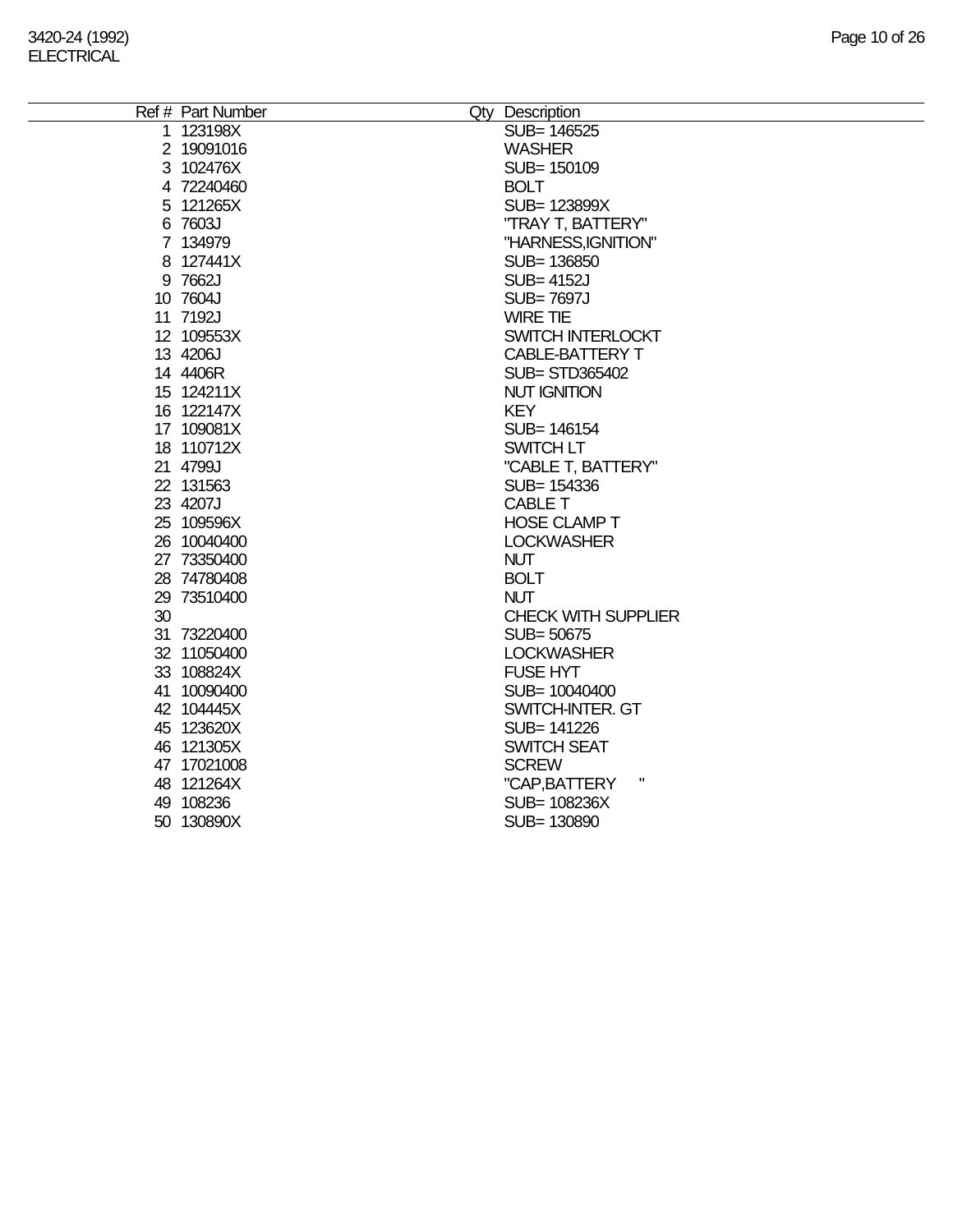16 HP 42" RIDING LAWN TRACTOR - - MODEL NUMBER 3420-24 **ENCLOSURES** 

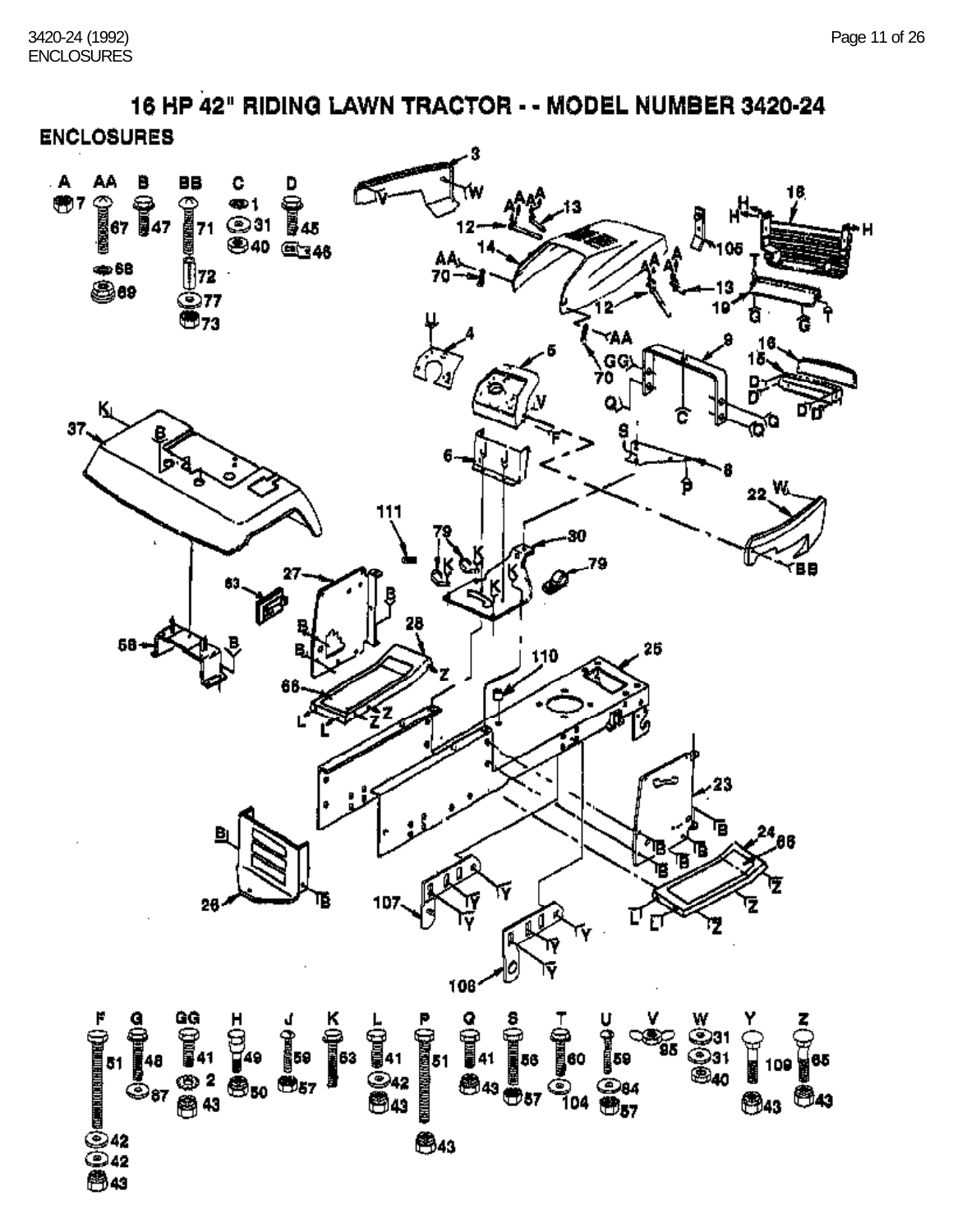| Ref # Part Number | Qty Description      |
|-------------------|----------------------|
| 1 10040400        | <b>LOCKWASHER</b>    |
| 2 11050600        | <b>LOCKWASHER</b>    |
| 3 132637X424      | "PANEL, SIDE LH"     |
|                   |                      |
| 4 134829X012      | "PLATE, DASH"        |
| 5 124252X         | SUB= 140398          |
| 6 104783X         | DASH ASSY LT         |
| 7 73510400        | <b>NUT</b>           |
| 8 106965X         | SUB= 140181          |
|                   |                      |
| 9 124130X         | <b>SUPPORT ASS'Y</b> |
| 12 106784X        | SUB= 155013          |
| 13 104618X        | SUB= 155013          |
| 14 132635X424     | SUB= 150301X424      |
| 15 124392X417     | SUB= 147717          |
|                   |                      |
| 16 106395X        | <b>LENS LT</b>       |
| 18 131716         | SUB=532131716        |
| 19 105419X424     | "STRAP, GRILL"       |
| 22 132636X424     | "PANEL, SIDE RH"     |
| 23 132071         | SUB= 532132071       |
|                   |                      |
| 24 105464X424     | SUB= 145243X424      |
| 25 135034         | SUB= 145501          |
| 26 130805         | SUB= 145009          |
| 27 132072         | SUB=532132072        |
| 28 105465X424     | SUB= 145244X424      |
| 30 127543X012     | <b>SADDLE</b>        |
|                   |                      |
| 31 19091216       | <b>WASHER PM</b>     |
| 37 126599X424     | <b>FENDER</b>        |
| 40 73220400       | SUB= 50675           |
| 41 74760612       | SUB=74780612         |
| 42 19131312       | <b>WASHER</b>        |
|                   |                      |
| 43 73680600       | SUB=73690600         |
| 45 17211010       | <b>SCREW LT</b>      |
| 46 104755X        | ""J"" FASTENER LT"   |
| 47 17490612       | <b>SCREW</b>         |
| 48 17490512       | <b>SCREW</b>         |
| 49 123481X        | <b>SUB=7605J</b>     |
|                   |                      |
| 50 73680400       | SUB=73690400         |
| 51 74760620       | SUB=74780620         |
| 53 17490608       | <b>SCREW LT</b>      |
| 56 74780512       | <b>BOLT</b>          |
| 57 73510500       | <b>NUT</b>           |
|                   |                      |
| 58 109873X        | SUB=136619           |
| 59 74180512       | <b>SCREW</b>         |
| 60 17490412       | <b>SCREW HEX CRT</b> |
| 63 121794X        | <b>COVER ACCESS</b>  |
| 65 72110606       | <b>BOLT</b>          |
| 66 133671         | <b>FOOTREST PAD</b>  |
|                   |                      |
| 67 74191008       | <b>SCREW</b>         |
| 68 10071000       | <b>LOCKWASHER</b>    |
| 69 2029J          | <b>WELDNUT</b>       |
| 70 109808X        | HOOD LATCH T         |
| 71 74981020       | <b>SCREW</b>         |
|                   |                      |
| 72 7206J          | <b>SPACER LT</b>     |
| 73 73731000       | <b>NUT</b>           |
| 77 19070818       | <b>WASHER</b>        |
| 79 2751R          | <b>CLIPT</b>         |
| 84 19111116       | <b>WASHER</b>        |
| 87 19131210       | <b>WASHER</b>        |
|                   |                      |
| 95 123198X        | SUB= 146525          |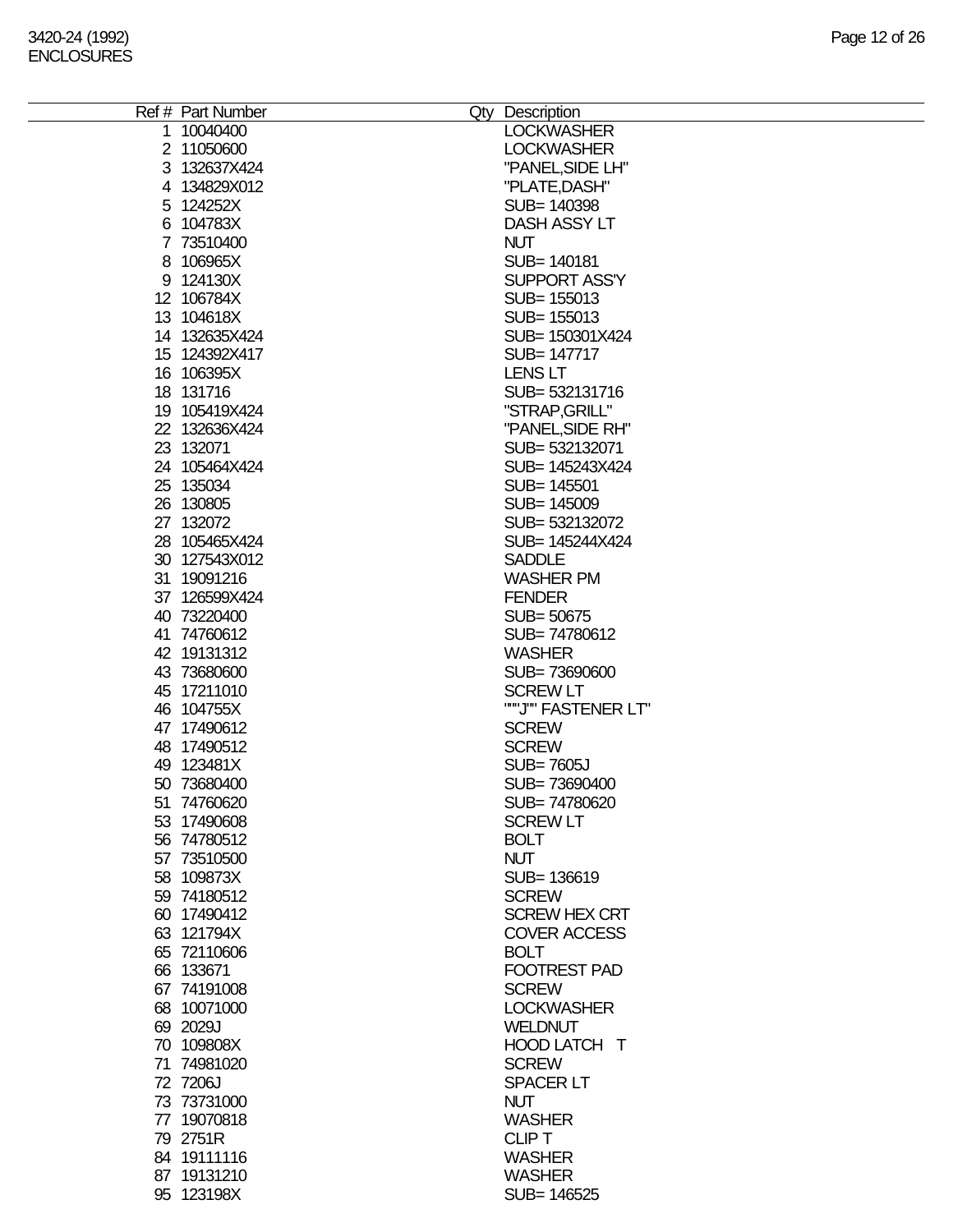- 109 72140606 BOLT<br>110 9151R SNAP
- 

108 134775 PIVOT BRKT RH SNAP BUSHING T 111 CHECK WITH SUPPLIER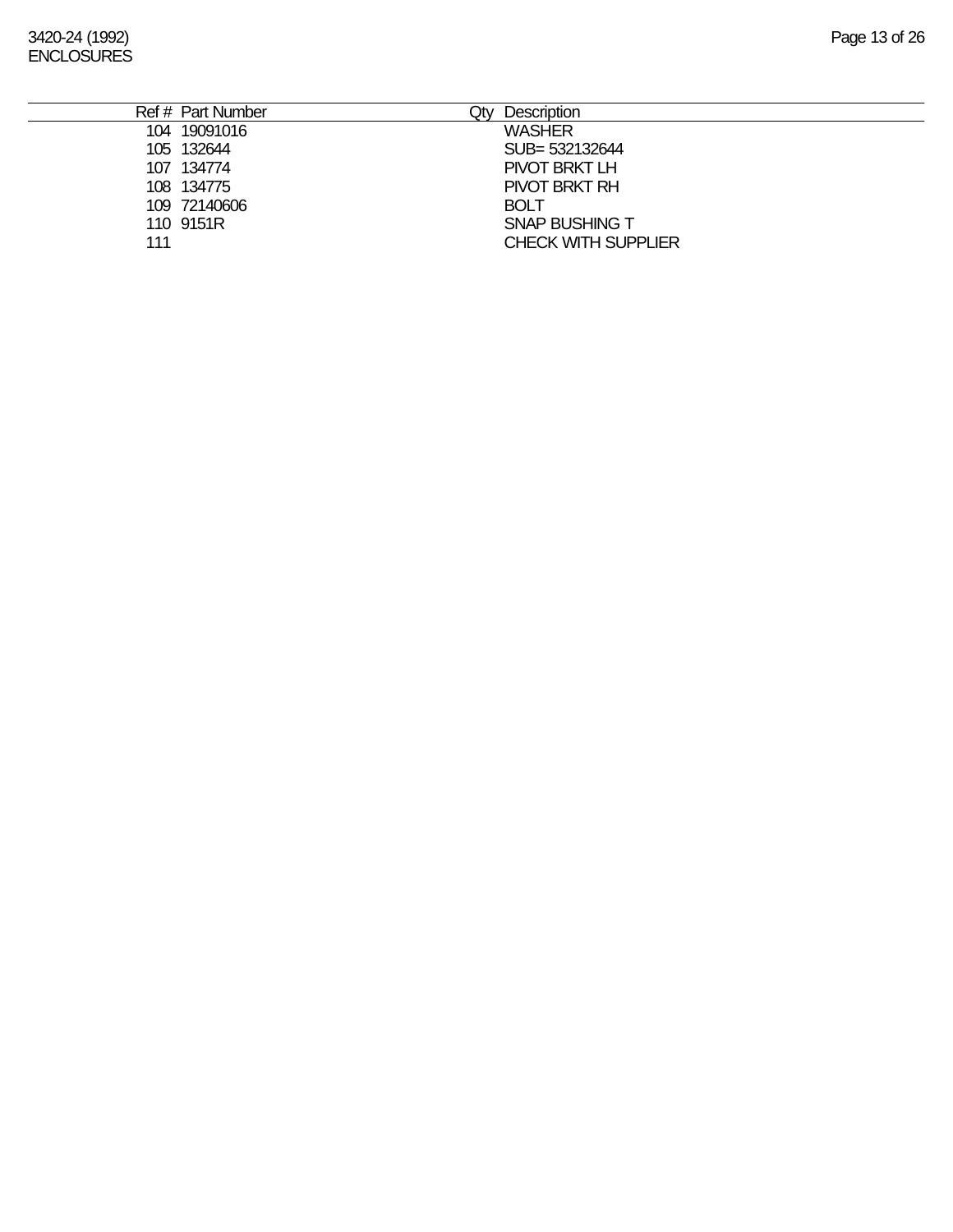## 16 HP 42" RIDING LAWN TRACTOR - - MODEL NUMBER 3420-24 **ENGINE**

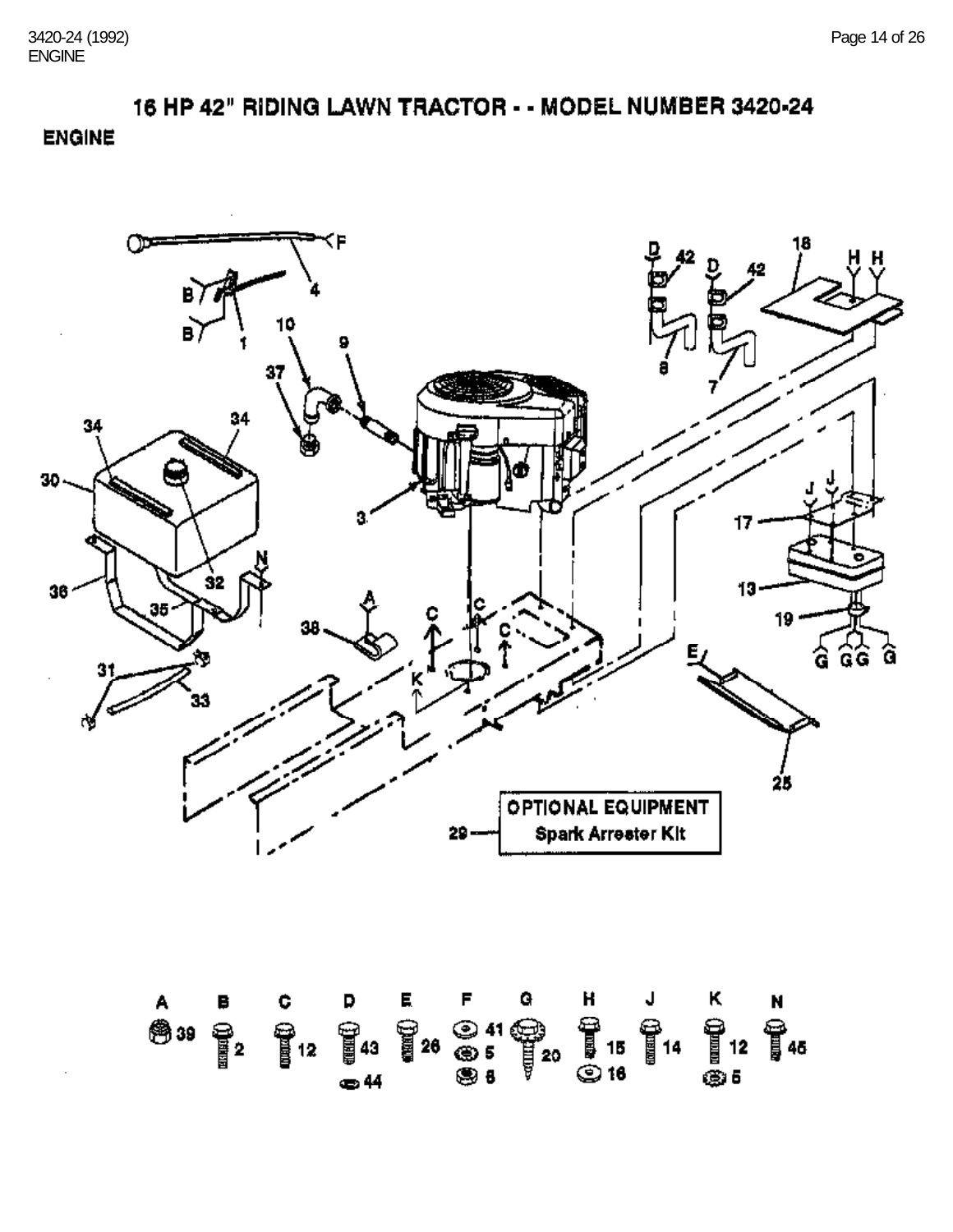|    | Ref # Part Number | Qty Description            |
|----|-------------------|----------------------------|
|    | 1 132747          | SUB= 532132748             |
|    | 2 17720410        | <b>SCREW LT</b>            |
| 3  |                   | <b>CHECK WITH SUPPLIER</b> |
|    | 4 132781          | <b>CHOKE CONTROL</b>       |
|    | 5 11050600        | <b>LOCKWASHER</b>          |
|    | 6 73610600        | <b>SUB=7810H</b>           |
|    | 7 129466          | SUB= 144068                |
|    | 8 129465          | SUB=136989                 |
|    | 9 13280336        | PIPE NIPPLE LT             |
|    | 10 13200300       | <b>ELBOW</b>               |
|    | 12 17490624       | <b>SCREW LT</b>            |
|    | 13 129464         | <b>MUFFLER</b>             |
|    | 14 17190408       | <b>SCREW ST</b>            |
|    | 15 17490512       | <b>SCREW</b>               |
|    | 16 19132012       | <b>WASHER</b>              |
|    | 17 122439X        | <b>BRACKET MUFFLER</b>     |
|    | 18 128199         | SUB= 145552                |
|    | 19 101326L        | DEFLECTOR.222573           |
|    | 20 17030808       | SUB= 17030814              |
|    | 25 128953         | <b>HEAT SHIELD</b>         |
|    | 26 17021008       | <b>SCREW</b>               |
|    | 29 121851X        | SUB= 532137180             |
|    | 30 127813         | SUB= 141291                |
|    | 31 123487X        | <b>HOSE CLAMP</b>          |
|    | 32 123539X        | "ARM, SHIFT"               |
|    | 33 7834R          | <b>SUB=8542R</b>           |
|    | 34 126564X        | "STRIP,FORM"               |
|    | 35 127530         | Ш<br>"STRAP,TANK           |
|    | 36 123803X        | "STRAP, TANK"              |
| 37 |                   | <b>CHECK WITH SUPPLIER</b> |
|    | 38 2751R          | <b>CLIPT</b>               |
|    | 39 73680600       | SUB=73690600               |
|    | 41 19131316       | <b>WASHER</b>              |
|    | 42 8545J          | SUB= 272250                |
|    | 43 74780412       | SUB=74780414               |
|    | 44 10040400       | <b>LOCKWASHER</b>          |
|    | 45 17490608       | <b>SCREW LT</b>            |
|    |                   |                            |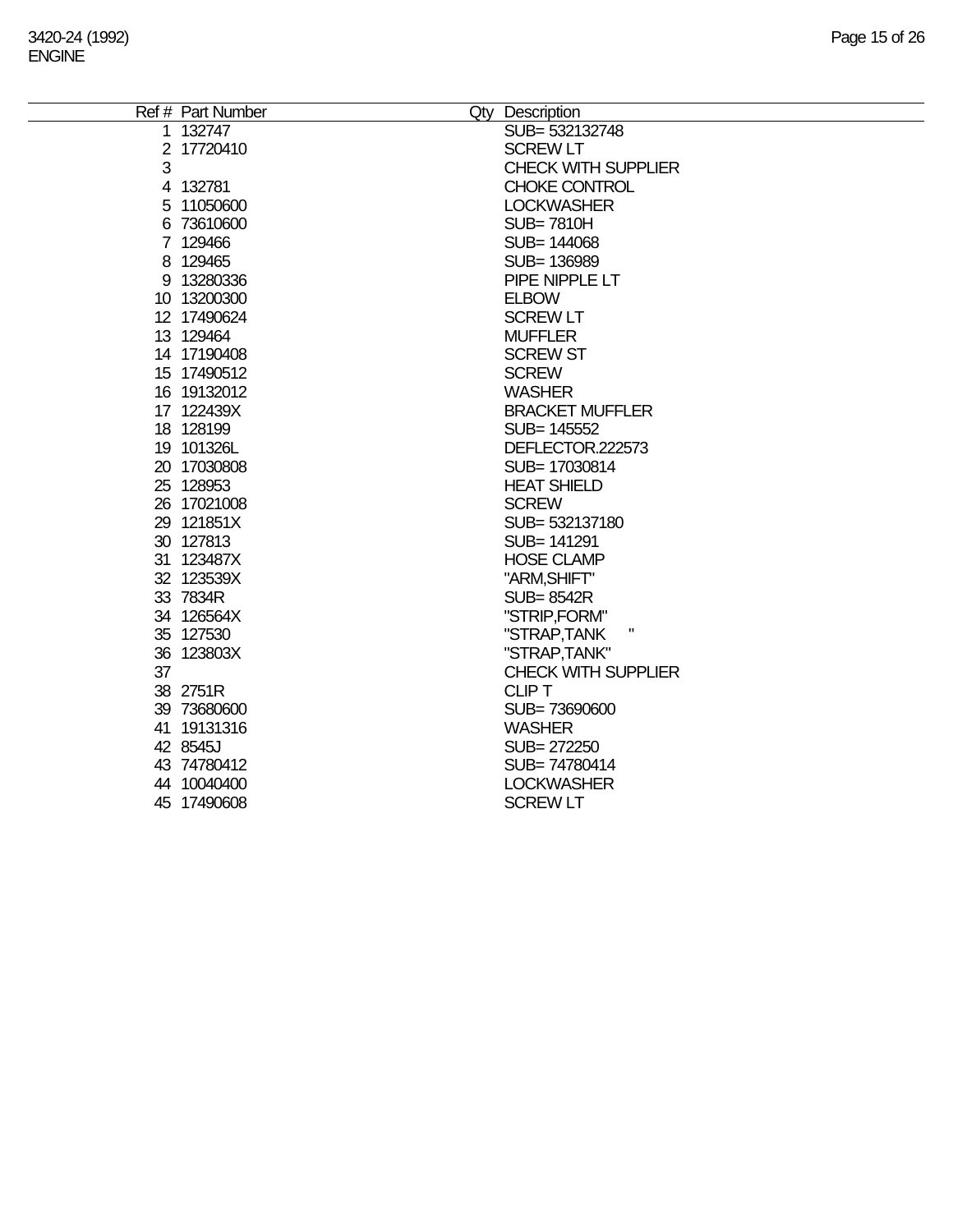## 16 HP 42" RIDING LAWN TRACTOR - - MODEL NUMBER 3420-24 **SCHEMATIC**

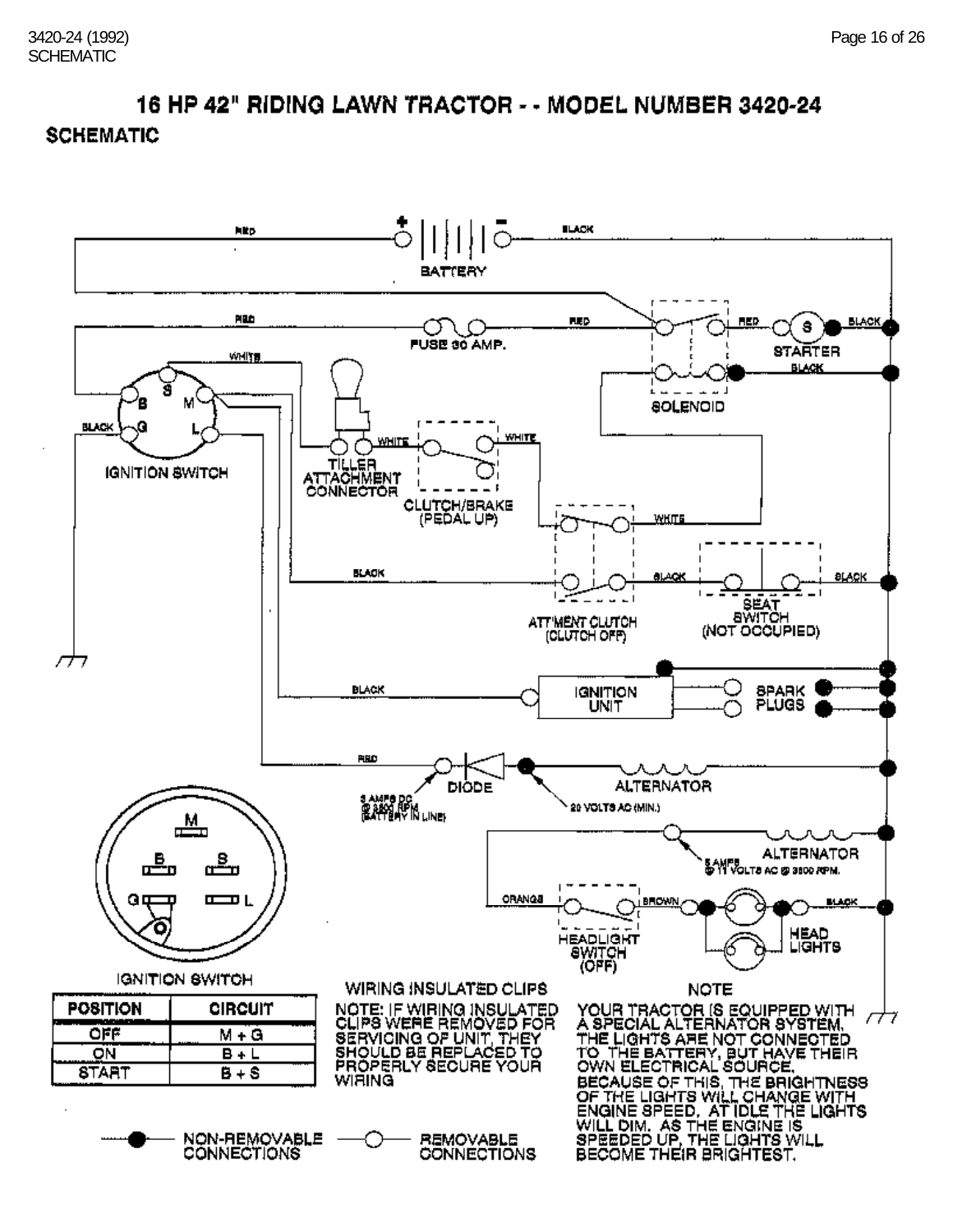| Ref<br>. Number<br>Par<br><u>n</u> | Jtv.<br>Jescription                                                    |  |
|------------------------------------|------------------------------------------------------------------------|--|
|                                    | <b>REFE</b><br>--<br>$\cdots$<br>-- -<br><b>IMAGE</b><br>-<br>---<br>∼ |  |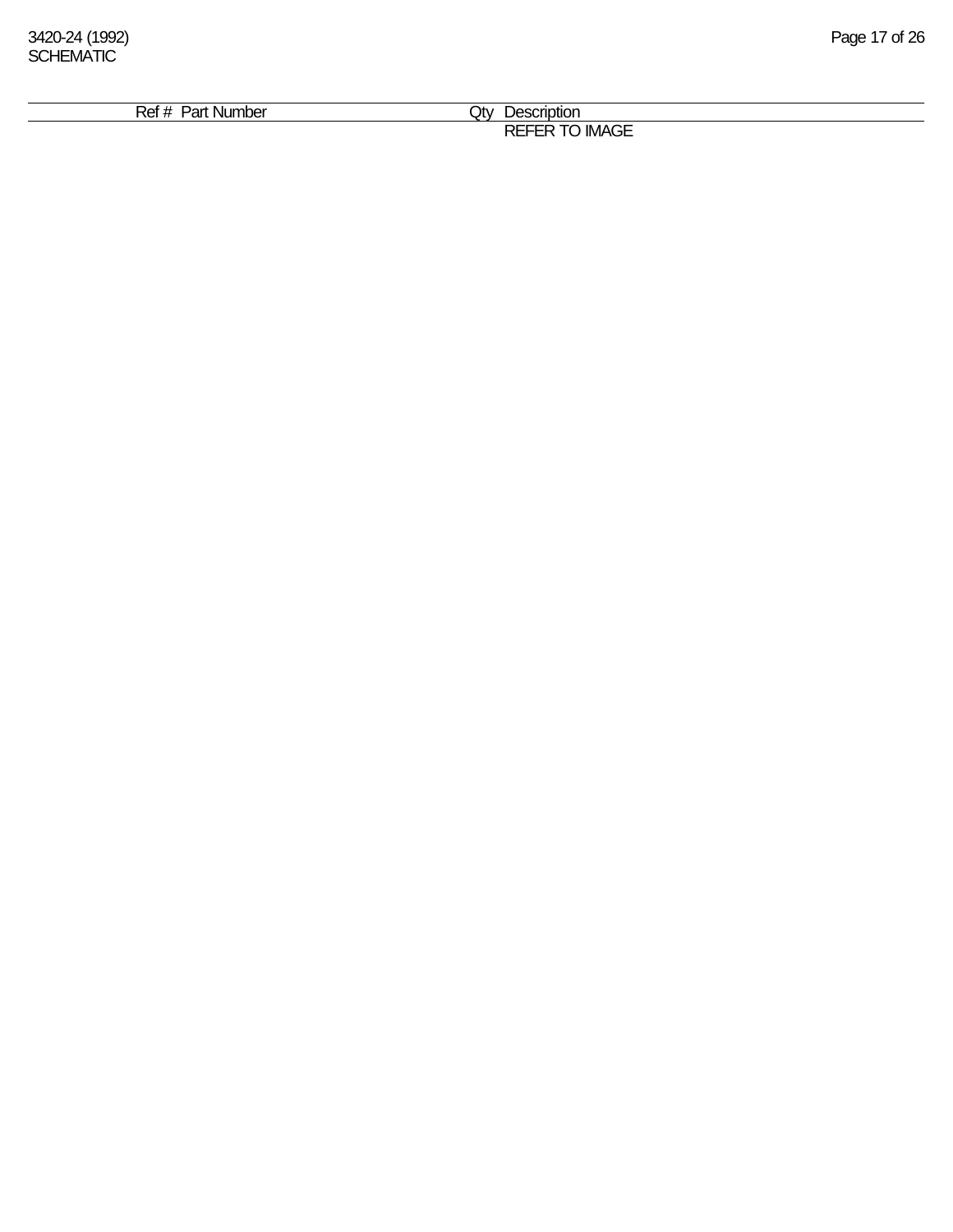16 HP 42" RIDING LAWN TRACTOR - - MODEL NUMBER 3420-24 **SEAT ASSEMBLY** 

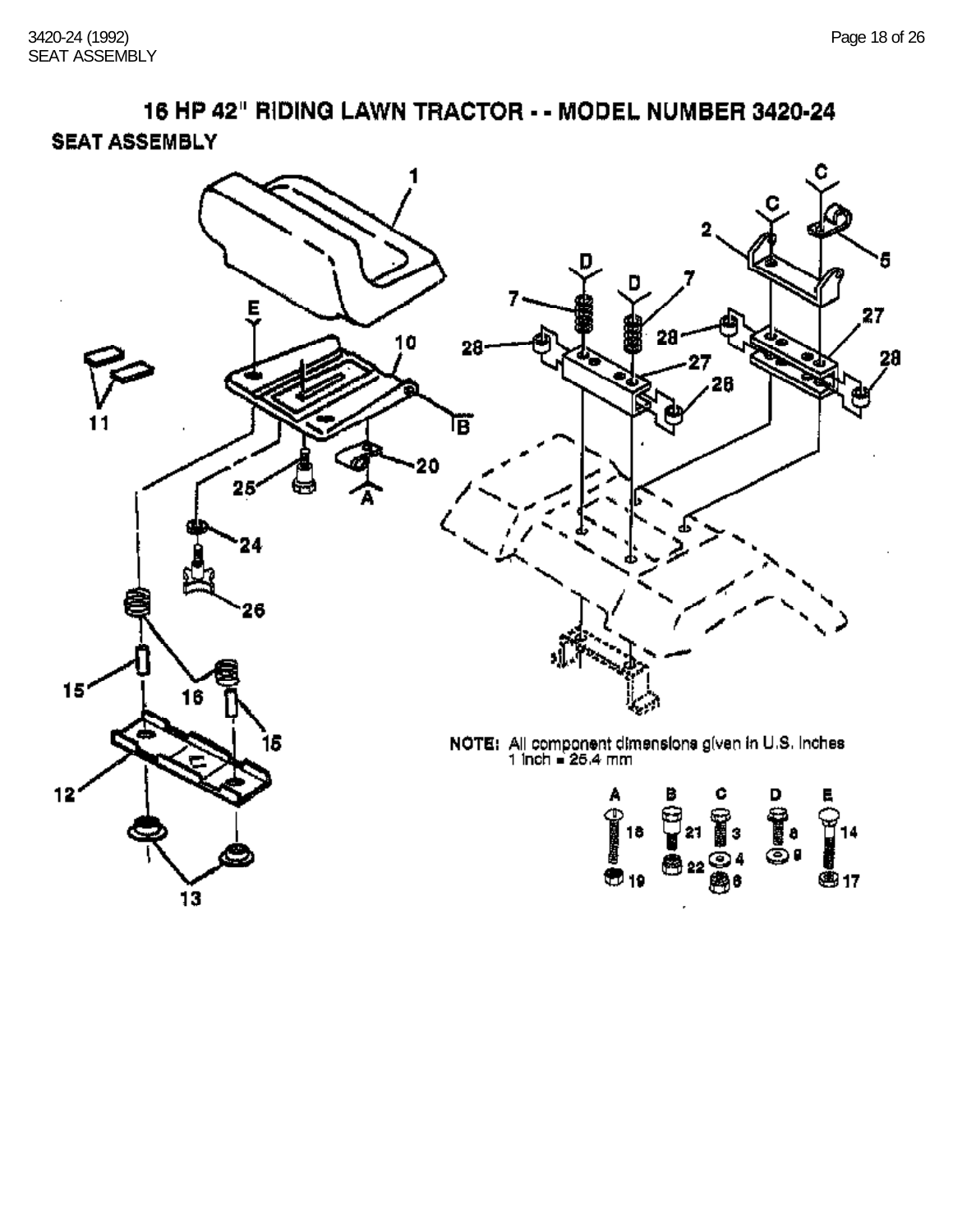|    | Ref # Part Number | Qty Description     |
|----|-------------------|---------------------|
| 1. | 127429X           | SUB= 140121         |
|    | 2 126656X         | SUB= 140551         |
|    | 3 74760640        | <b>BOLT</b>         |
|    | 4 19131210        | <b>WASHER</b>       |
|    | 5 2751R           | <b>CLIPT</b>        |
|    | 6 73680600        | SUB=73690600        |
|    | 7 124181X         | SPRING COMPRESSIO   |
|    | 8 17490640        | <b>SCREW</b>        |
|    | 9 19131614        | <b>WASHER</b>       |
|    | 10 131451         | SUB= 155925         |
|    | 11 121251X        | <b>STRIP FORM</b>   |
|    | 12 121246X        | <b>BRKT SWITCH</b>  |
|    | 13 121248X        | <b>BUSHING</b>      |
|    | 14 72050411       | SUB=872050411       |
|    | 15 121249X        | <b>SPACER SPLIT</b> |
|    | 16 123740X        | SPRING COMPRESSED   |
|    | 17 123976X        | SUB=73900400        |
|    | 18 74641008       | SUB=71031008        |
|    | 19 73951000       | "NUT, KEPS"         |
|    | 20 4171R          | CLIP T              |
|    | 21 105529X        | SUB=139888          |
|    | 22 73680500       | SUB=73690500        |
|    | 24 19171912       | <b>WASHER</b>       |
|    | 25 127018X        | "BOLT, SHOULDER"    |
|    | 26 120068X        | "KNOB 1/2"" YT"     |
|    | 27 131772         | <b>SEAT SPACER</b>  |
|    | 28 131771         | <b>SPLIT SPACER</b> |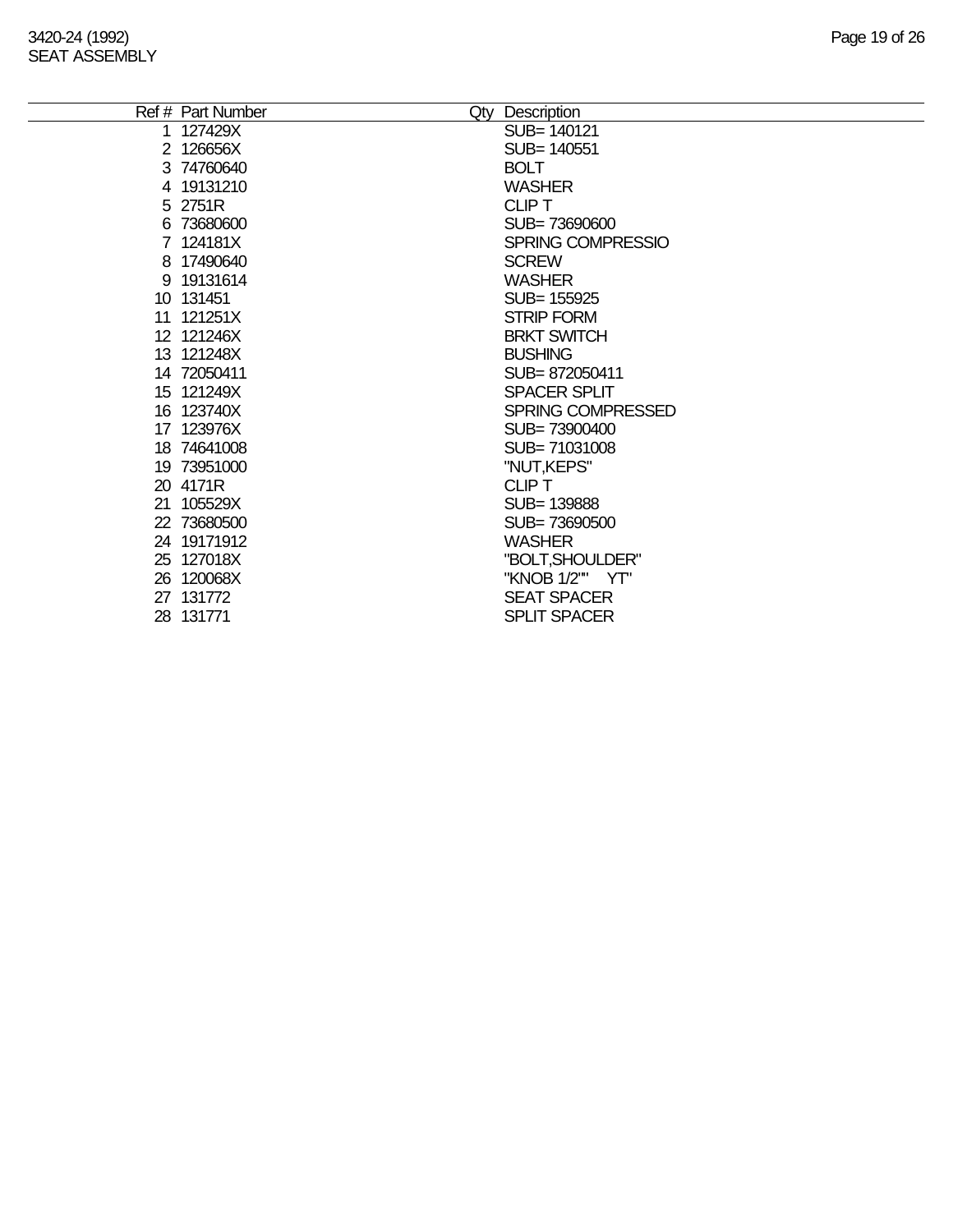16 HP 42" RIDING LAWN TRACTOR - - MODEL NUMBER 3420-24 STEERING ASSEMBLY

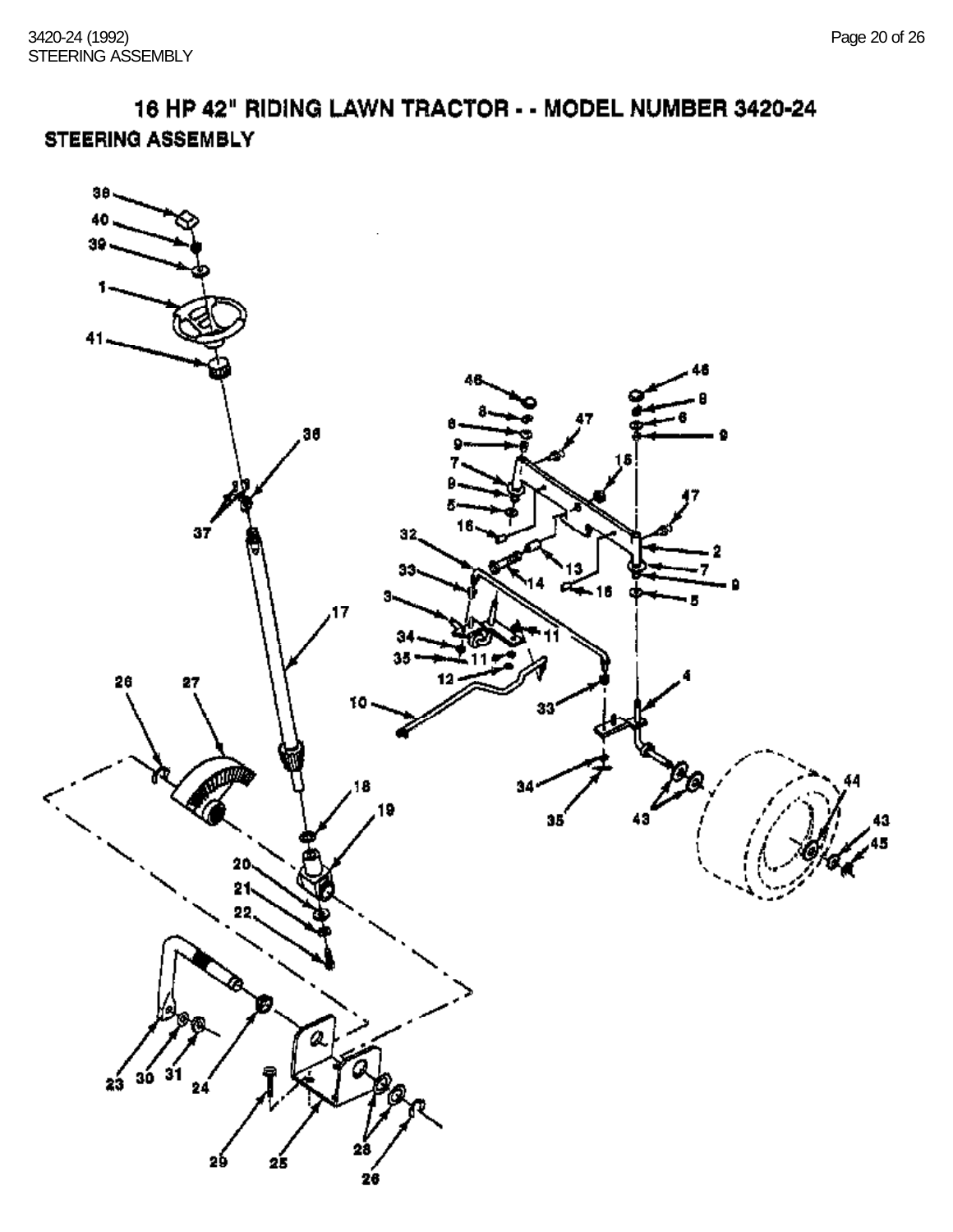| Ref # Part Number | Qty Description         |
|-------------------|-------------------------|
| 1 133741          | SUB= 150547             |
| 2 133988          | SUB= 142033             |
| 3 135227          | SPINDLE LH              |
| 4 135228          | SPINDLE RH              |
| 5 6266H           | <b>WASHER .T</b>        |
| 6 121748X         | <b>WASHER</b>           |
| 7 19272016        | <b>WASHER</b>           |
| 8 12000029        | <b>RING</b>             |
|                   |                         |
| 9 3366R           | COL. SRTG. BEAR.        |
| 10 130468         | SUB= 532130468          |
| 11 10040600       | <b>LOCKWASHER</b>       |
| 12 73610600       | <b>SUB=7810H</b>        |
| 13 110438X        | <b>BEARING</b>          |
| 14 74011056       | <b>BOLT HEX 5/8-11</b>  |
| 15 73601000       | SUB=73901000            |
| 16 132624         | <b>AXLE PIN</b>         |
| 17 128758         | <b>STEERING SHAFT</b>   |
| 18 57079          | <b>THRUST WASHER</b>    |
| 19 124035X        | SUPPORT.SHAFT           |
| 20 126684X        | SUB= 532126684          |
| 21 10040400       | <b>LOCKWASHER</b>       |
| 22 71070410       | "SCREW, SPECIAL"        |
| 23 127501         | SUB= 918127501          |
| 24 109816X        | <b>NYLINER T</b>        |
| 25 124036X        | "BRKT, STEERING"        |
| 26 12000029       | <b>RING</b>             |
| 27 124034X        | SUB= 136874             |
| 28 6266H          | <b>WASHER T</b>         |
| 29 17490612       | <b>SCREW</b>            |
| 30 10040600       | <b>LOCKWASHER</b>       |
|                   |                         |
| 31 73610600       | <b>SUB=7810H</b>        |
| 32 130465         | <b>TIE ROD</b>          |
| 33 126847X        | <b>BUSHING.DRAGLINK</b> |
| 34 19131416       | <b>WASHER</b>           |
| 35 76020412       | <b>COTTER PIN</b>       |
| 36 1554J          | SUB= 155108             |
| 37 17431008       | SUB=98000165            |
| 38 133742         | ST WHL INSERT CAP       |
| 39 100712K        | <b>WASHER</b>           |
| 40 73940800       | SUB=73360800            |
| 41 100711L        | <b>ADAPTER LT</b>       |
| 43 121749X        | <b>WASHER</b>           |
| 44 121748X        | <b>WASHER</b>           |
| 45 12000029       | <b>RING</b>             |
| 46 121232X        | <b>CAP</b>              |
| 47 6855M          | <b>ZERKM</b>            |
|                   |                         |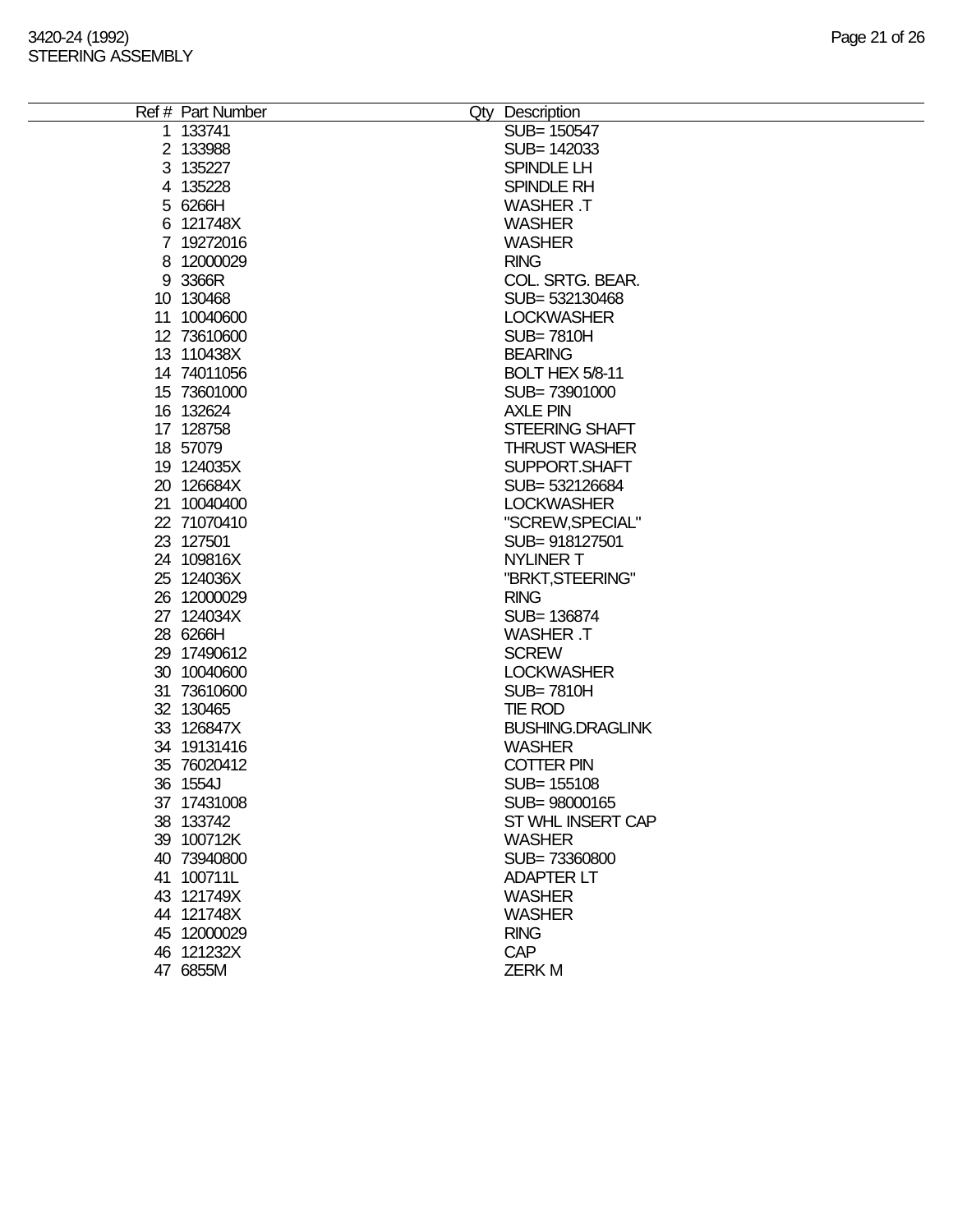#### 16 HP 42" RIDING LAWN TRACTOR - - MODEL NUMBER 3420-24 TRANSAXLE FOOTE - - MODEL NUMBER 4360-37 ۹Ś នេ R ъ  $\mathscr{A}_{\mathscr{O}_\mathscr{O}}$ ś 55<br>/ 56 l g  $\int_{0}^{50}$ 51<sub>19</sub> ó, C 癞  $5^{2}$  53  $\mathbf{59}$ Ś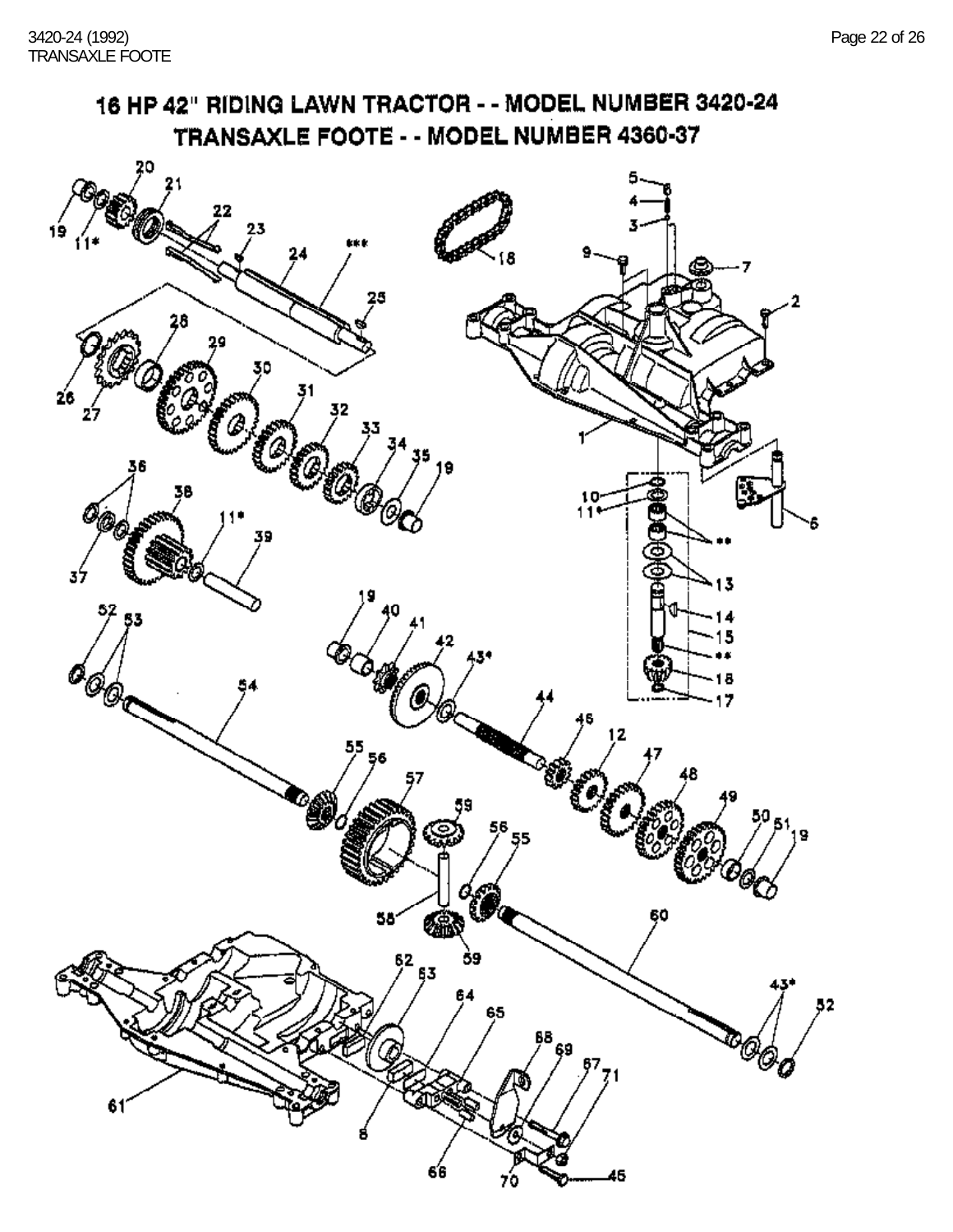### 3420-24 (1992) Page 23 of 26 TRANSAXLE FOOTE

| Ref # Part Number | Qty Description                  |
|-------------------|----------------------------------|
| 1 3865-A          | <b>HOUSING UPPER</b>             |
| 2 1919            | <b>SCREW</b>                     |
| 3 5112            | <b>BALL, DETENT</b>              |
| 4 3 6 2 6         | SPRING, DETENT                   |
| 5 3623            | <b>SCREW, SET</b>                |
| 6 4601            | KIT SHIFTER ASSY                 |
|                   |                                  |
| 7 5024            | <b>BOOT, SHIFTER</b>             |
| 8 3907            | PUCK, FRICTION                   |
| 9 5131            | <b>SCREW TAPPING WITH SEALER</b> |
| 10 1099           | <b>RING RETAINING</b>            |
| 11 4689           | ASSY, KIT, SHIM .625 SHAFT       |
| 12 3707           | <b>GEAR SPUR, 15 TEETH</b>       |
|                   |                                  |
| 13 3876           | WASHER, PLAIN .632 X 1.38 X .046 |
| 14 1374           | KEY WOODRUFF #9                  |
| 15 4171           | ASSY KIT INPUT SHAFT             |
| 16 3725           | PINION BEVEL 14 TEETH            |
| 17 3624           | <b>RING, RETAINING</b>           |
| 18 3625           | CHAIN, 24 PITCHES                |
| 19 1542           | <b>BEARING, FLANGE</b>           |
|                   |                                  |
| 20 3773           | <b>GEAR SPUR, 14 TEETH</b>       |
| 21 3631           | <b>COLLAR CLUTCH</b>             |
| 22 5266           | <b>KEY CLUTCH</b>                |
| 23 1369           | KEY WOODRUFF #3                  |
| 24 3883           | <b>SHAFT INTERMEDIATE</b>        |
| 25 1375           | KEY, WOODRUFF, #61               |
| 26 3627           | <b>RING, RETAINING</b>           |
|                   |                                  |
| 27 3830           | SPROCKET, 18 TEETH               |
| 28 3841           | <b>SPACER</b>                    |
| 29 3786           | GEAR, SPUR, 37 TEETH             |
| 30 3785           | GEAR, SPUR, 35 TEETH             |
| 31 3867           | GEAR, SPUR, 30 TEETH             |
| 32 3783           | GEAR, SPUR, 25 TEETH             |
| 33 3869           | GEAR, SPUR, 22 TEETH             |
| 34 5202           | GEAR, SPUR, 19 TEETH             |
| 35 3628           | WASHER, PLAIN .640 X 1.37 X .061 |
|                   |                                  |
| 36 1423           | WASHER, PLAIN .632 X 1.00 X .026 |
| 37 3422           | SPACER .630 X 1.00 X .169        |
| 38 4286           | ASSY GEAR COMB 12835 TEETH       |
| 39 39 67          | SHAFT, IDLER                     |
| 40 3901           | SPACER .635 X .875 X .755        |
| 41 3645           | SPROCKET, 9 TEETH                |
| 42 3589           | GEAR, BEVEL, 42 TEETH            |
| 43 4691           | ASSY, KIT, SHIM .750 SHAFT       |
| 44 3882           | SHAFT, DRIVE                     |
| 45 3724           | <b>SCREW TAPPING</b>             |
|                   |                                  |
| 46 3646           | GEAR, SPUR, 12 TEETH             |
| 47 3866           | GEAR, SPUR, 20 TEETH             |
| 48 3719           | GEAR, SPUR, 25 TEETH             |
| 49 3868           | GEAR, SPUR, 28 TEETH             |
| 50 3683           | GEAR, SPUR, 31 TEETH             |
| 51 1145           | WASHER, PLAIN .632 X 1.00 X .060 |
| 52 5130           | <b>WASHER, NEOPRENE</b>          |
| 53 3184           | WASHER, PLAIN .758 X 1.25 X .031 |
| 54 3880           | AXLE LEFT HAND                   |
|                   |                                  |
| 55 3871           | <b>GEAR MITER 15 TEETH</b>       |
| 56 3656           | <b>RING, RETAINING</b>           |
| 57 3839           | GEAR, SPUR, 32 TEETH             |
| 58 3919           | SHAFT, CROSS                     |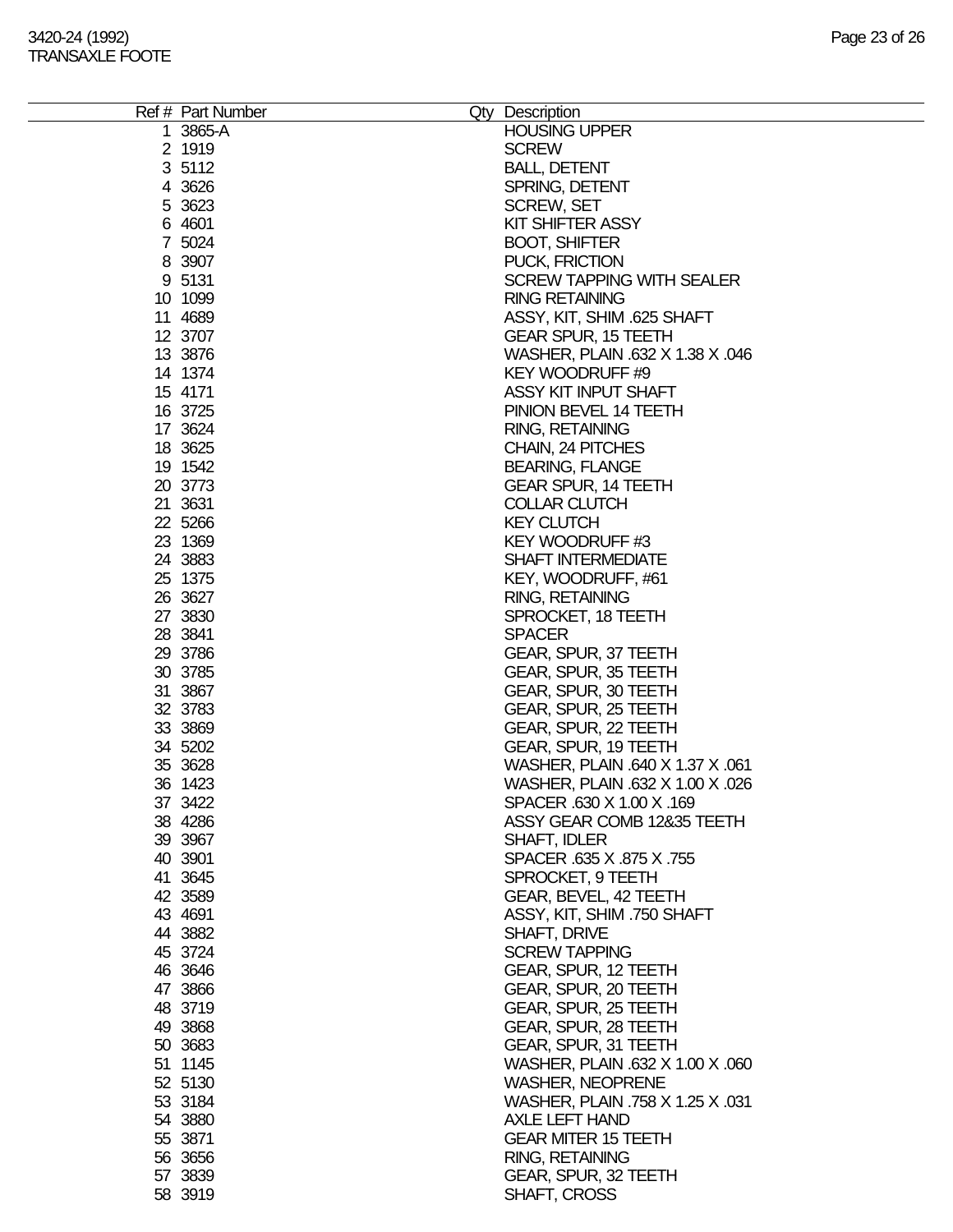### 3420-24 (1992) Page 24 of 26 TRANSAXLE FOOTE

| Ref # Part Number | Qty Description                  |
|-------------------|----------------------------------|
| 59 3726           | <b>GEAR, MITER, 15 TEETH</b>     |
| 60 3881           | AXLE, R.H.                       |
| 61 3864-B         | <b>HOUSING LOWER</b>             |
| 62 3920           | PUCK, FRICTION                   |
| 63 3276           | <b>DISC, BRAKE</b>               |
| 64 3758           | <b>SPACER</b>                    |
| 65 3916           | JAW, BRAKE                       |
| 66 3843           | PIN, DOWEL                       |
| 67 5120           | <b>SCREW, SELF-TAPPING</b>       |
| 68 3768           | LEVER, ACTUATING                 |
| 69 3760           | WASHER, PLAIN .321 X 1.00 X .055 |
| 70 3917           | <b>BRACKET, ANTI-ROTATION</b>    |
| 71 3847           | LOCKNUT 5/16-24                  |
| 72 4300           | <b>GREASE</b>                    |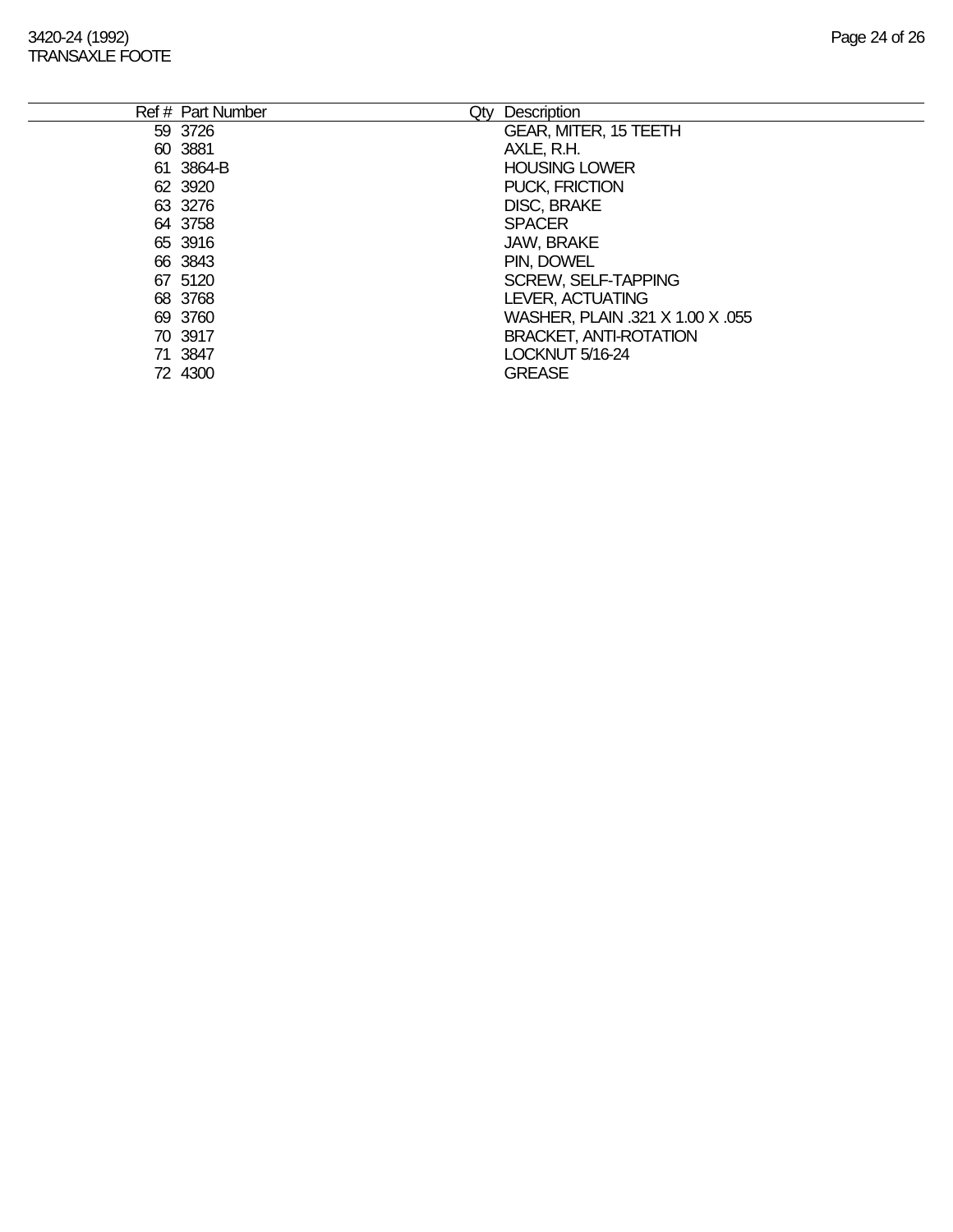$\mathbf{I}$ 

# 16 HP 42" RIDING LAWN TRACTOR - - MODEL NUMBER 3420-24 **WHEELS & TIRES**



NOTE: All component dimensions given in U.S. Inches.<br>1 inch - 25.4 mm.